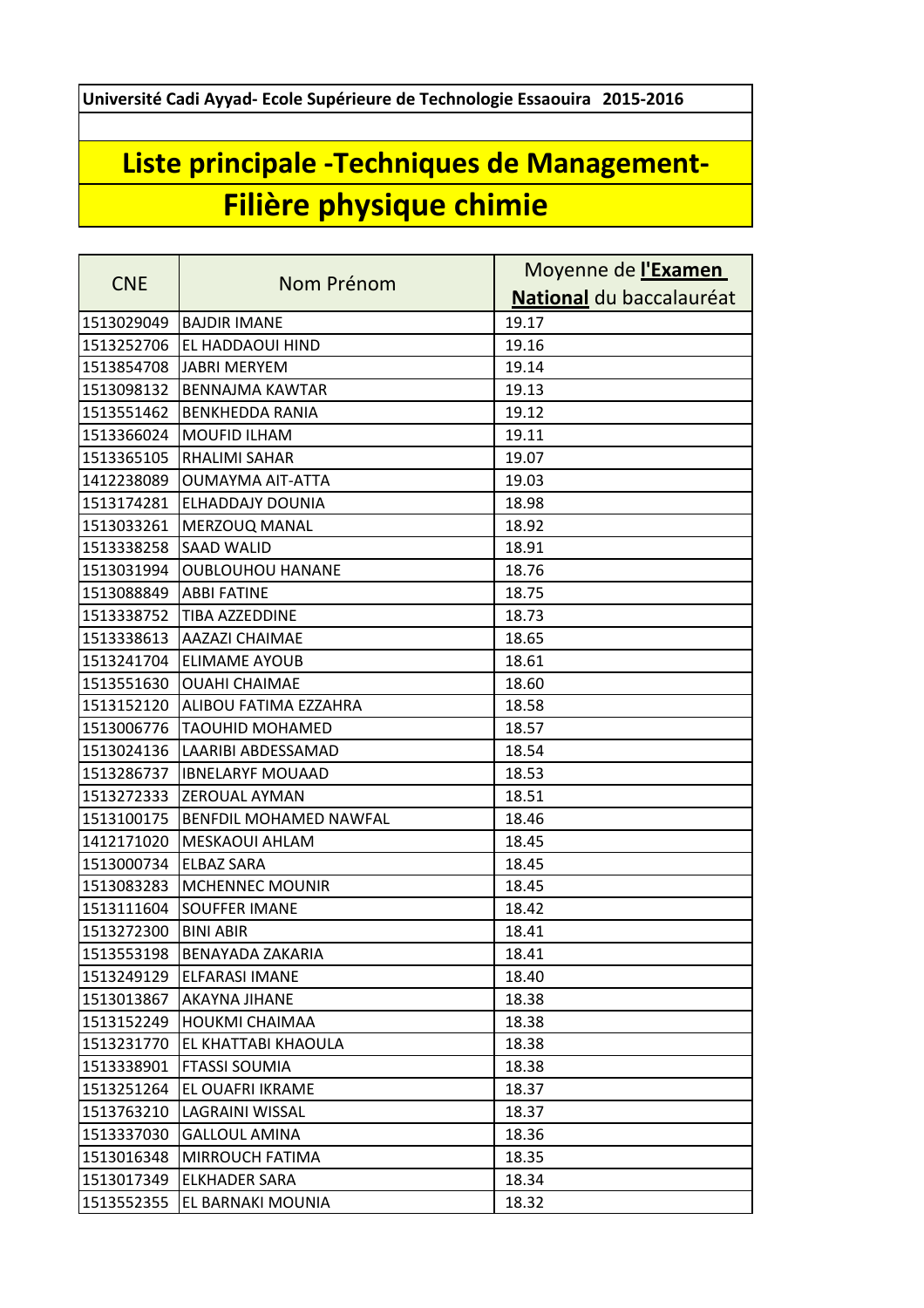| 1412017751            | <b>OUATOUCH RACHID</b>     | 18.28 |
|-----------------------|----------------------------|-------|
| 1513035989            | <b>BOUHIA MUSTAPHA</b>     | 18.28 |
| 1513068108            | YOUNSI MARIAME             | 18.27 |
| 1513019701            | <b>BEN OUOCH HSSAIN</b>    | 18.26 |
| 1412003265            | <b>ISKIZZI SOUKAINA</b>    | 18.25 |
| 1513272331            | RAJAB BACHA ABDELAZIZ      | 18.24 |
| 1513079108            | EL GARNI HOUDA             | 18.23 |
| 1513088321            | <b>BOUMLIK OUMAIMA</b>     | 18.23 |
| 1412928252            | EL HABBACHE NOUHILA        | 18.22 |
| 1513336998            | BOUZYANI OUMAIMA           | 18.20 |
| 1513280702 ABID IMANE |                            | 18.18 |
| 1513006898            | ELLACHGAR FATIMA           | 18.17 |
| 1513169628            | NOUZHI KHADIJA             | 18.12 |
|                       | 1412237164   TAHA ELASSALI | 18.11 |
| 1513041352            | ECHIBANI HOUDA             | 18.11 |
|                       | 1513231857   TALIB ZAYNAB  | 18.11 |
| 1513033209            | JMAITO FATIMA              | 18.09 |
| 1513089101            | ELAMRAZI NADIA             | 18.09 |
| 1513098639            | <b>BOUNNIT NAJAT</b>       | 18.09 |
| 1513161472            | HANINE FATIMA ZAHRA        | 18.09 |
| 1513236196            | MIRA HASNAA                | 18.05 |
| 1513281718            | EL MOUDEN ISMAIL           | 18.05 |
| 1513152623            | AHANSAL MARWA              | 18.04 |
| 1513243720            | SAJID OUMNIYA              | 18.04 |
| 1513349098            | SIRAI NIZAR                | 18.03 |
| 1513762987            | <b>OUNNICHE RIM</b>        | 18.02 |
| 1513152112            | MEZZOUGUI CHAIMAE          | 18.00 |
| 1513956544            | AMRAOUI ZAKARIA            | 17.98 |
| 1513196830            | RAUCHDI MEHDI              | 17.97 |
| 1412020058            | <b>LACHGUER SOFIANE</b>    | 17.96 |
| 1513080093            | <b>ABIDAR SAID</b>         | 17.96 |
| 1513228721            | EL HADAR IMANE             | 17.96 |
| 1412001817            | <b>BAIMYK ABDERRAHIM</b>   | 17.93 |
| 1513231546            | SADIK YOUSRA               | 17.93 |
| 1513281106            | MOUQUADDIM HOURIA          | 17.93 |
| 1513034757            | <b>OUALI ASMA</b>          | 17.92 |
| 1412075983            | <b>JIHAD EL BOUDALI</b>    | 17.90 |
| 1513226546            | LARHRABLI ABDELHAKIM       | 17.90 |
| 1513318166            | ACHOUBIR ASMAA             | 17.90 |
| 1513002732            | <b>JARDINI AZZA</b>        | 17.89 |
| 1513236204            | MIRA CHAYMAA               | 17.88 |
| 1513245858            | <b>ID SALAH AYMANE</b>     | 17.88 |
| 1513099999            | MOUABAD ASSIM              | 17.86 |
| 1513100111            | <b>MEGHRAOUI MOHAMED</b>   | 17.86 |
| 1513282110            | EL FELLAH WISSAL           | 17.86 |
| 1513544206            | LAKHAL ASSIA               | 17.86 |
| 1513089020            | EL BOUAMI HAFSA            | 17.84 |
| 1513094768            | AIT TALEB ASMA             | 17.84 |
| 1513283442            | <b>TOUCHANI IMANE</b>      | 17.84 |
| 1412065325            | SARA BELLAHNID             | 17.83 |
|                       |                            |       |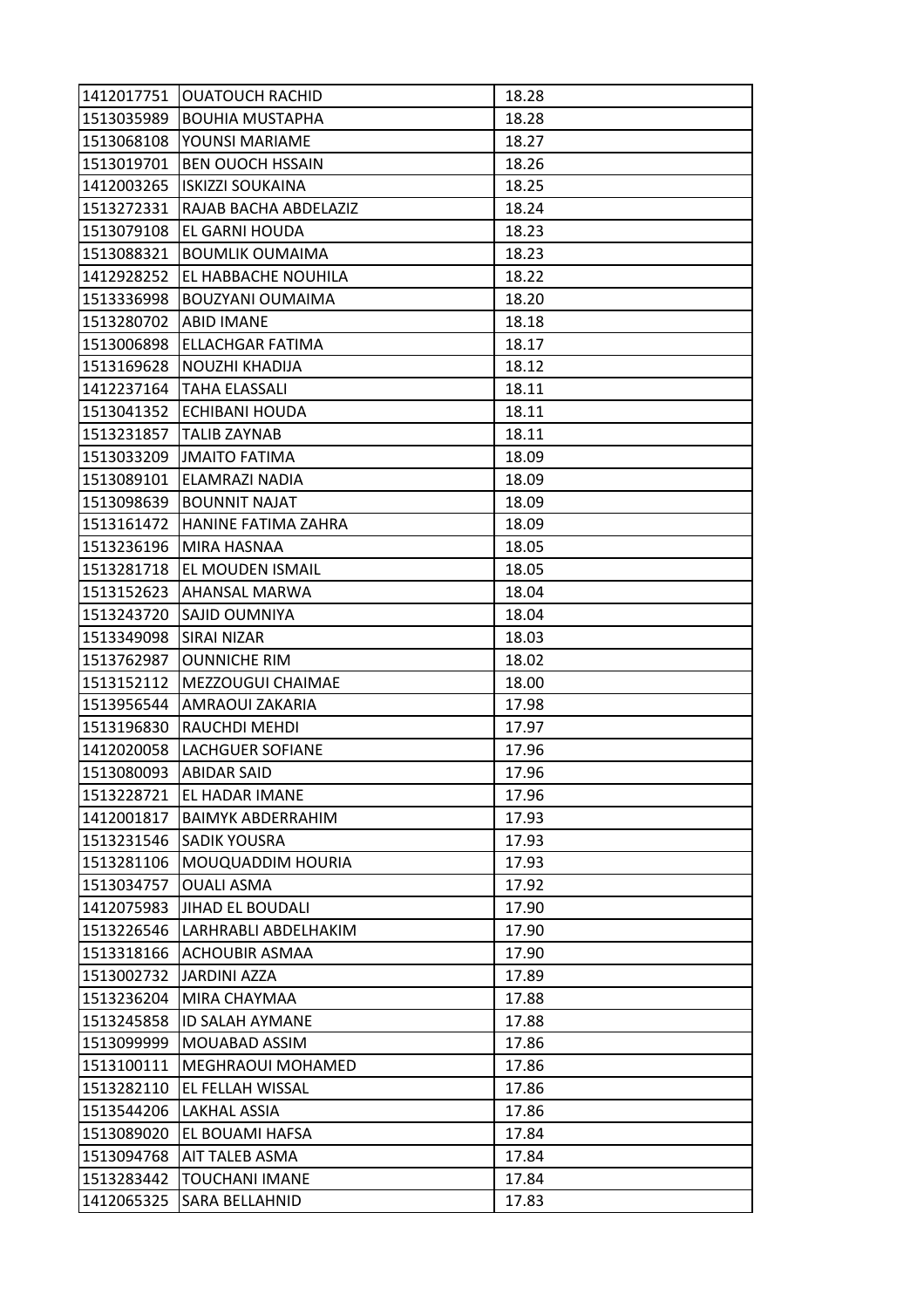| 1513199515 | BENHAMMOU FATIMA EZZAHRA NOUHI  | 17.83 |
|------------|---------------------------------|-------|
| 1412051621 | SALIH KARIMA                    | 17.82 |
| 1513152236 | <b>OUHAMI SABRINE</b>           | 17.82 |
| 1513231763 | ERRABIA OMAIMA                  | 17.82 |
| 1513533910 | <b>TARRE MAROUANE</b>           | 17.82 |
| 1513029776 | <b>BELGHARD NAIMA</b>           | 17.79 |
| 1513100537 | <b>ELMOUMNI AYOUB</b>           | 17.79 |
| 1513351740 | EL ARIF SALMA                   | 17.79 |
| 1513533918 | ED DARIF KHADYJA                | 17.79 |
| 1412250457 | LAMYAE AIT LABRINI              | 17.78 |
|            | 1513088987 ZAMAME ANAS          | 17.78 |
| 1513100420 | <b>AIT AATTOU YOUSSEF</b>       | 17.78 |
| 1513101124 | <b>BOUTRAIH KHAOULA</b>         | 17.78 |
| 1513152023 | <b>AIT YAHIA MARYAM</b>         | 17.78 |
| 1513231799 | EL KADIRI SALMA                 | 17.78 |
|            | 1513319481   EL BARMAKI MANAL   | 17.78 |
| 1513345280 | <b>BENALLAL EL MEHDI</b>        | 17.78 |
| 1512286666 | <b>SABKI OTHMANE</b>            | 17.77 |
|            | 1513089148   AIT ELQADI BOUCHRA | 17.76 |
| 1513250195 | ELFAROUQY IMANE                 | 17.76 |
| 1513321122 | <b>SALOUH MALAK</b>             | 17.76 |
| 1513041938 | SABER ZAKARIYAE                 | 17.75 |
| 1513099351 | AIT SOUABNI SALOUA              | 17.75 |
| 1513104579 | <b>MOULATI HIND</b>             | 17.75 |
| 1513352037 | <b>BENNANI ALI</b>              | 17.75 |
| 1513379143 | <b>SELMANI INTISSAR</b>         | 17.75 |
| 1513020540 | AIT ITTO ALI HASSNA             | 17.72 |
| 1513293159 | EL BOUCHIKHY ZINEB              | 17.72 |
| 1513350243 | EL ALOUANI ZINEB                | 17.72 |
| 1513157265 | <b>ENNABBACH OMAR</b>           | 17.71 |
| 1513226999 | <b>ZAIDI KAWTAR</b>             | 17.71 |
| 1513276570 | <b>FOUNOUNE DALILA</b>          | 17.71 |
| 1513231815 | <b>KSSILI SOUKAINA</b>          | 17.70 |
| 1513365287 | <b>BENAYAD KAWTAR</b>           | 17.70 |
| 1513281721 | AIT EL ARBI FOUAD               | 17.68 |
| 1513152182 | <b>BITAOUI CHAIM</b>            | 17.67 |
| 1513282386 | AIAL CHAIMAA                    | 17.67 |
| 1513241633 | BENKHARCHACHE IMANE             | 17.66 |
| 1513338928 | EL BARMAKI SALMA                | 17.66 |
| 1513102146 | ALOUAN OUSSAMA                  | 17.65 |
| 1513282048 | <b>MORCHID WISSAL</b>           | 17.65 |
| 1513338894 | SOUILHI CHAIMAE                 | 17.65 |
| 1411006378 | <b>BELHOUCHA ASMAA</b>          | 17.64 |
| 1412006447 | ELOUADI AMAL                    | 17.64 |
| 1513545865 | NASSIMA KILILI                  | 17.64 |
| 1513068340 | <b>BELLAKHIAL HANAN</b>         | 17.63 |
| 1513077202 | <b>RANIB NEHAD</b>              | 17.63 |
| 1513351771 | EL ARIF SOUMAYA                 | 17.63 |
| 1513074496 | MOUTAOUAKIL SALAH ED DINE       | 17.62 |
| 1513152605 | TATAOUI FOUZIA                  | 17.62 |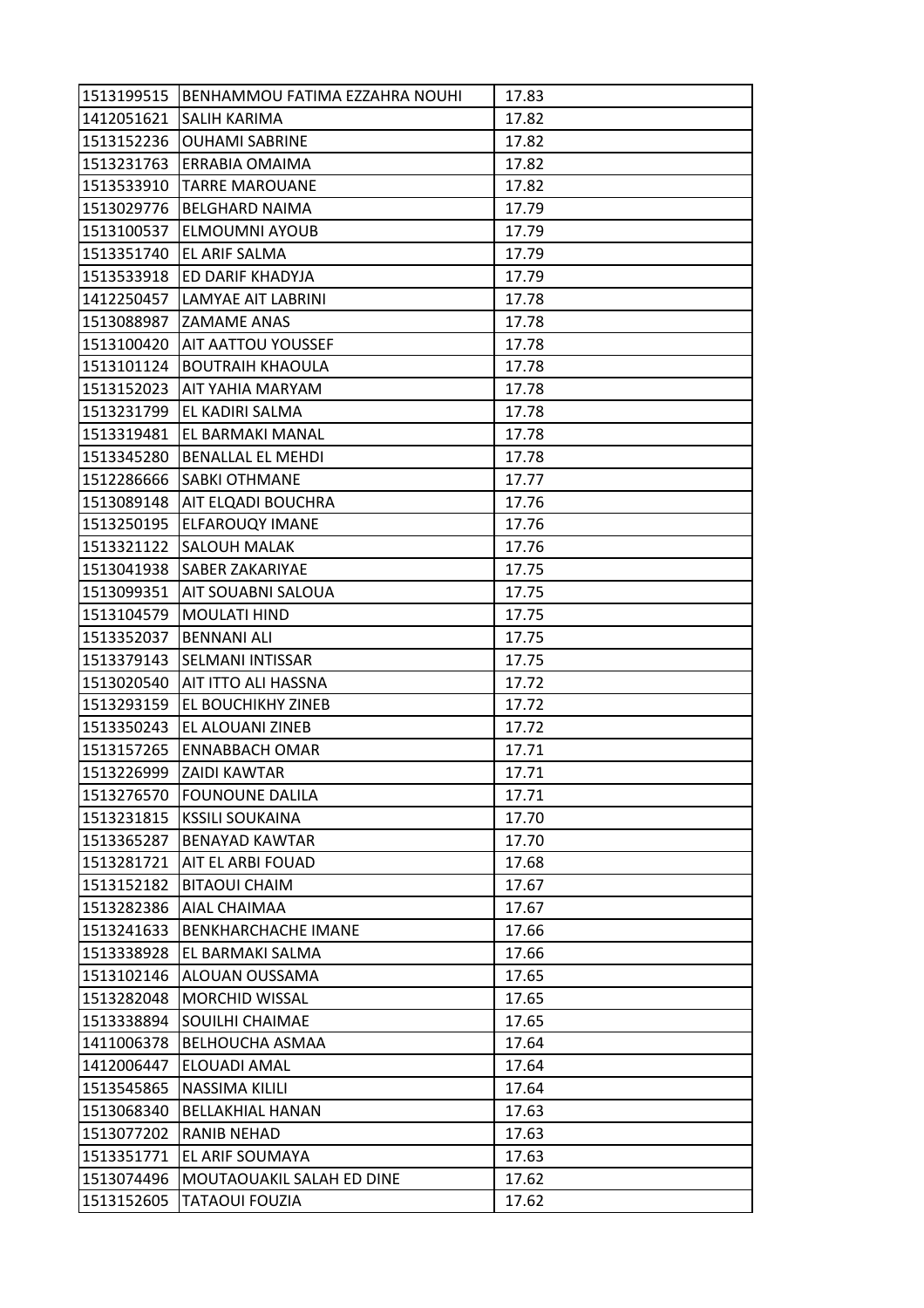| 1412395738 | <b>AHIKKI WAFAA</b>      | 17.61 |
|------------|--------------------------|-------|
| 1513804144 | <b>BOUANANI BOUTAYNA</b> | 17.61 |
| 1412065947 | <b>MERIAME LAMKAISSI</b> | 17.60 |
| 1513033688 | EL AMERY ZAHRA           | 17.60 |
| 1513803357 | <b>ELKOUR SAFAE</b>      | 17.60 |
| 1513084316 | JOUID MOUAD              | 17.59 |
| 1513033415 | EL KHAYAT HOUDA          | 17.58 |
| 1513095960 | <b>AIT RAHOU NOURA</b>   | 17.58 |
| 1513041926 | <b>AIT MHAND MANAL</b>   | 17.57 |
| 1513048817 | LAGHZAL HAYAT            | 17.57 |
| 1513088466 | <b>NACHOUANE SARA</b>    | 17.57 |
| 1513101391 | MACHROU FATIMA EZZAHRAA  | 17.57 |
| 1513245266 | <b>BOUAHLIH KAOUTAR</b>  | 17.55 |
| 1513008794 | <b>SOUIHAL HAJAR</b>     | 17.54 |
| 1513290781 | SEHBAOUI JA FAR          | 17.54 |
| 1513364230 | <b>FADILI DOUNIA</b>     | 17.54 |
| 1412025447 | AIT LHADJ ASMAE          | 17.53 |
| 1512076400 | ID EL MOURID ASMA        | 17.53 |
| 1513099031 | EL KARNIGHI OUSSAMA      | 17.53 |
| 1513231606 | ALLOUCHE KENZA           | 17.53 |
| 1513346537 | EDDOHA IMANE             | 17.53 |
| 1513900213 | <b>IHOUME IMANE</b>      | 17.53 |
| 1513100804 | MOUAHHIDI KHAOULA        | 17.52 |
| 1513193821 | DERAAOUI FATIMA          | 17.52 |
| 1513346579 | <b>HEZZATE NAWAL</b>     | 17.52 |
| 1513374237 | <b>ZIDI KHAOULA</b>      | 17.52 |
| 1513245811 | <b>BENNOUNA EL MAHDI</b> | 17.51 |
| 1512282580 | <b>NACHIT SOUKAINA</b>   | 17.50 |
| 1513076123 | <b>ZEMRANI SARAH</b>     | 17.50 |
| 1513100195 | RACHIK OUMAIMA           | 17.50 |
| 1513276093 | <b>KADIF CHAYMAE</b>     | 17.50 |
| 1513006453 | <b>OUBAHA WAFA</b>       | 17.49 |
| 1513068123 | TRACHI ZAKARIA           | 17.49 |
| 1513281737 | <b>ZINE HAJAR</b>        | 17.49 |
| 1513290928 | <b>BAJJOU LOUBNA</b>     | 17.49 |
| 1513543624 | <b>MOHIB KHADIJA</b>     | 17.49 |
| 1512030456 | AIT ABDELALI NASSMA      | 17.48 |
| 1513111653 | EL OMARI OUMAYMA         | 17.48 |
| 1412035455 | CHABBOUBA IKRAM          | 17.47 |
| 1513029088 | RACHID MOHAMED           | 17.47 |
| 1513082254 | SOUABNI KHAOULA          | 17.47 |
| 1513352325 | <b>BIHAOU YOUSSEF</b>    | 17.46 |
| 1412008012 | <b>MEROUANE JIHANE</b>   | 17.45 |
| 1513076116 | <b>BENLACHGAR ANAS</b>   | 17.45 |
| 1513544682 | ESSEMLALI OUSSAMA        | 17.45 |
| 1513194055 | MAJJOUT HAMZA            | 17.43 |
| 1513281789 | <b>IMANI LOUBNA</b>      | 17.43 |
| 1412076679 | <b>MERIEM EL HARGHI</b>  | 17.42 |
| 1513006701 | <b>LAANAIT SAFA</b>      | 17.42 |
| 1513199510 | <b>MANSOURI MONA</b>     | 17.42 |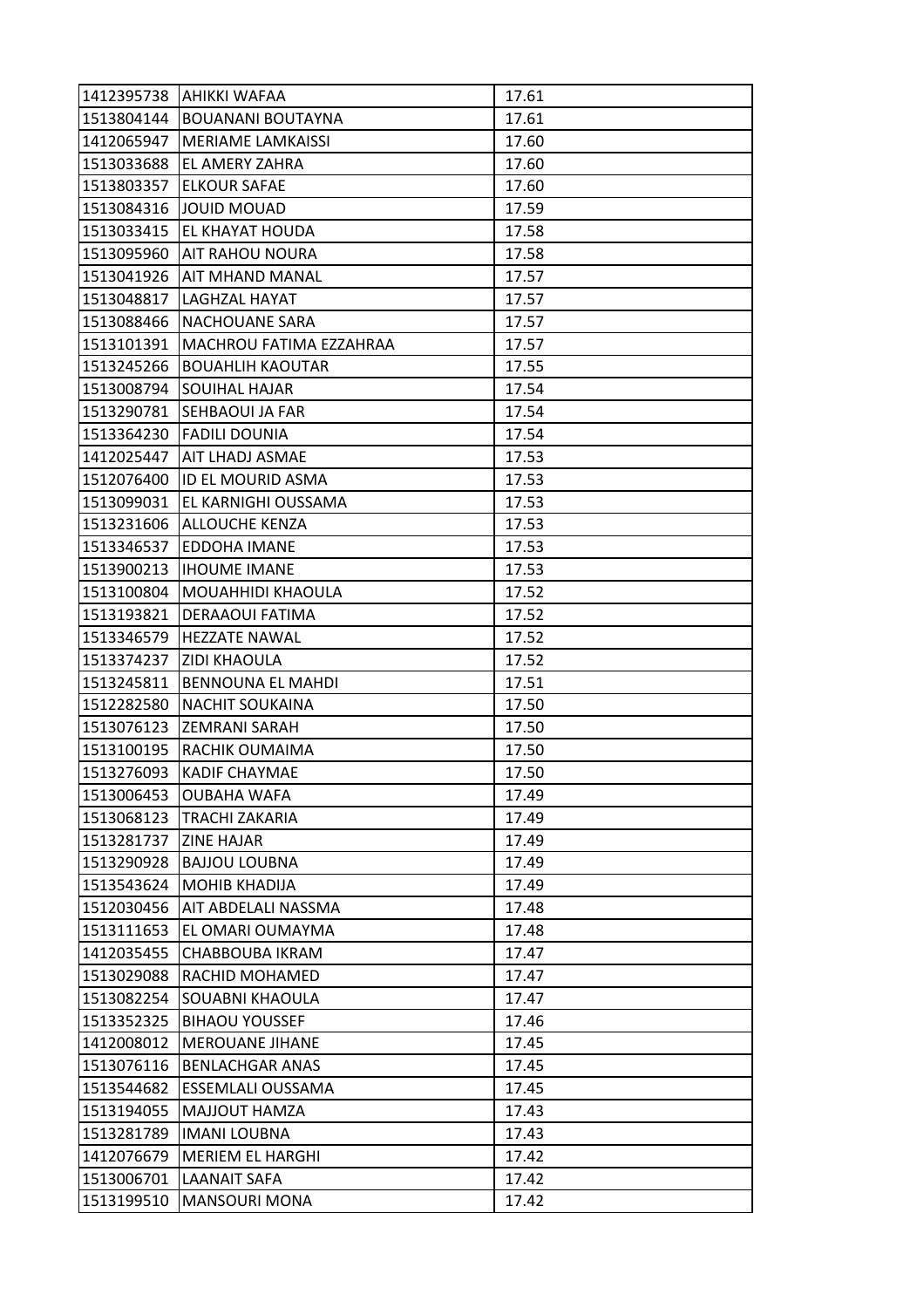| 1513288333 | <b>QAIDI NOHAILA</b>        | 17.42 |
|------------|-----------------------------|-------|
| 1513087634 | ERRAOUDI OUMAIMA            | 17.41 |
| 1513343552 | DAHBI OMAR                  | 17.41 |
| 1513077358 | DARMAL SOUKAINA             | 17.40 |
| 1513231581 | <b>AD SOULAYMANE</b>        | 17.40 |
| 1513236167 | <b>ACHCHAB KARIMA</b>       | 17.40 |
| 1513282298 | <b>HAKIM RANIA</b>          | 17.40 |
| 1412352964 | LAKHDARI IMANE              | 17.39 |
| 1513092538 | <b>BOUBAGURA YOUSSEF</b>    | 17.39 |
| 1513109831 | <b>SMILY HIND</b>           | 17.39 |
| 1513357164 | MACHHOUR ABDESSAMAD         | 17.39 |
| 1513014286 | LACHGUER ABIR               | 17.38 |
| 1513016311 | DALHA SOUMAYA               | 17.37 |
| 1513016442 | <b>ACHAQ ABDERRAHIM</b>     | 17.37 |
| 1513112495 | ELGHARI YOUSRA              | 17.37 |
|            | 1513343941   TAKTAK SABRINE | 17.37 |
| 1513275184 | ELMAJDOUB ASMAE             | 17.36 |
| 1513338880 | EYAME ISSAM                 | 17.36 |
| 1513381795 | <b>SAIF SOHAILA</b>         | 17.36 |
| 1513030855 | <b>BALIA FATIHA</b>         | 17.35 |
| 1513083142 | <b>RAKIB CHAIMAE</b>        | 17.35 |
| 1513552346 | <b>TAIBI SALWA</b>          | 17.35 |
| 1513605814 | KACH KACH NAJOUA            | 17.34 |
| 1513245341 | <b>GAHMA WAFAE</b>          | 17.33 |
| 1513249642 | <b>AACHCHAK SANAA</b>       | 17.33 |
| 1513031582 | EL MOUNTASIR FATIMA ZAHRA   | 17.32 |
| 1513040908 | LATOUBI MOHAMED             | 17.32 |
| 1412089283 | <b>AMIRA BRIZE</b>          | 17.30 |
|            |                             |       |
| 1513285412 | <b>BOURAS ILHAM</b>         | 17.30 |
| 1513376291 | <b>CHAKIB IBTISSAM</b>      | 17.30 |
| 1513544268 | <b>TOUAF LOUBNA</b>         | 17.30 |
| 1513777831 | <b>AMZIANE OUMAIMA</b>      | 17.30 |
| 1412024122 | <b>IDOUHZLI FATIMA</b>      | 17.29 |
| 1412396921 | SAIDANE WAFAE               | 17.29 |
| 1513038813 | LAAROUSSI ELGHALYA          | 17.29 |
| 1513380556 | EL HADDANI ACHRAF           | 17.29 |
| 1513535433 | RAHMOUNI OMAR               | 17.29 |
| 1412540021 | <b>ASMAA AIT YOUS</b>       | 17.28 |
| 1513083250 | LAMRANI HASSNA              | 17.28 |
| 1411170463 | EL-ATBAOUI AYOUB            | 17.27 |
| 1412036777 | ALLOUD OUMEMA               | 17.27 |
| 1513345399 | <b>SHAILI OUMAIMA</b>       | 17.27 |
| 1513784255 | <b>HALLOU YASSER</b>        | 17.27 |
| 1513030818 | RAOUI NASSIMA               | 17.26 |
| 1513900161 | DOUMIRI BADREDDINE          | 17.26 |
| 1513023946 | <b>AATAR MOHAMED</b>        | 17.25 |
| 1513027368 | <b>BOUJEBHA EL MEHDI</b>    | 17.25 |
| 1513033171 | <b>TABAGHT IMANE</b>        | 17.25 |
| 1513114001 | EL AROUSY HAYATE            | 17.25 |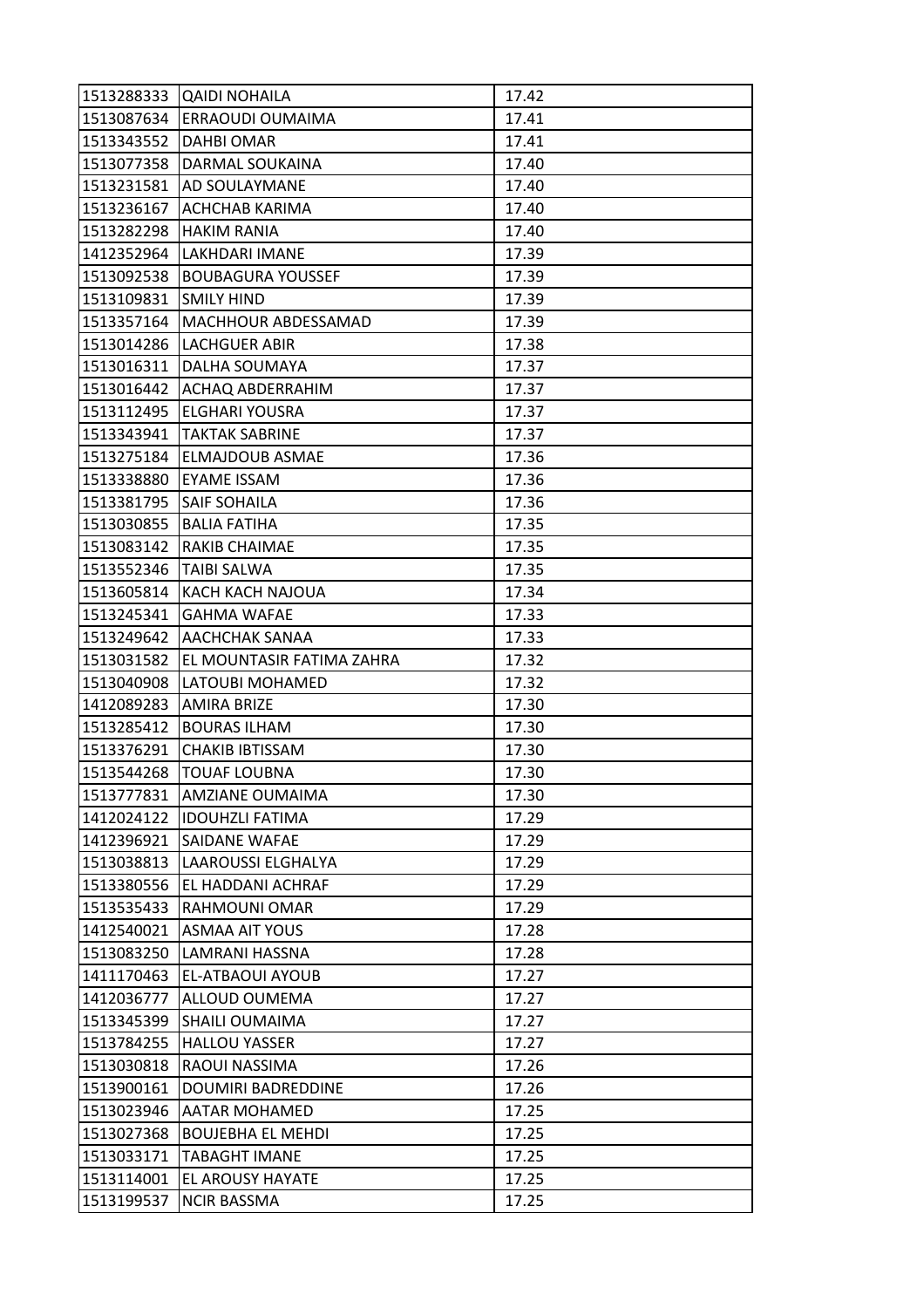| 1513365281 ABIDAR ADIL |                              | 17.25 |
|------------------------|------------------------------|-------|
|                        | 1513956214 ALHYANE YASMINE   | 17.25 |
| 1513069532             | <b>DERJOUN IMANE</b>         | 17.24 |
| 1513102107             | <b>TIKTIK HASSAN</b>         | 17.24 |
| 1513073449             | <b>LAKTIB LOUBNA</b>         | 17.23 |
| 1513950684             | <b>HEFHAF OUMAIMA</b>        | 17.22 |
| 1513098660             | ELLABANE KENZA               | 17.21 |
| 1513099975             | <b>DRAIS NORA</b>            | 17.21 |
| 1513160546             | <b>AIT BLAL YOUNESS</b>      | 17.21 |
| 1513340365             | <b>CHAJARI ANASS</b>         | 17.21 |
| 1513357161             | <b>KHAIRATE KAWTAR</b>       | 17.21 |
| 1513900182             | <b>BIGHOUAB HASNA</b>        | 17.21 |
| 1412163695             | <b>MISSOURE MANAL</b>        | 17.20 |
| 1513032621             | SAKHI FATIMA ZAHRA           | 17.20 |
| 1513086619             | <b>MRABTI CHAIMA</b>         | 17.20 |
|                        | 1513024792 AIT ALLAL WIJDANE | 17.18 |
| 1412346032             | <b>KEMMOU NAILA</b>          | 17.17 |
| 1513023962             | FATIHI RAYHANA               | 17.17 |
| 1513055822             | EL GHAZOUANI ILHAM           | 17.17 |
| 1513100181             | <b>BERAOUD YASSINE</b>       | 17.17 |
| 1513190606             | <b>ADDASS ZAKIA</b>          | 17.17 |
| 1513607265             | EL GHALI MOHAMED             | 17.16 |
| 1513229630             | EL OUAHLI NOURA              | 17.15 |
| 1513338262             | <b>TELHA HAMZA</b>           | 17.15 |
| 1513930366             | SAID OUASSOU                 | 17.15 |
| 1513017065             | AMRIJ SOUFIYANE              | 17.14 |
| 1513040858             | <b>TEZNINE AYOUB</b>         | 17.14 |
| 1513100557             | <b>TAFACHNAOUI MERYEM</b>    | 17.14 |
| 1513174299             | <b>AGOUJIL WALID</b>         | 17.14 |
| 1513338949             | LATOURI MERYEM               | 17.14 |
| 1513704027             | <b>BOUZIYANE REDA</b>        | 17.14 |
| 1513758367             | <b>BOUMLIK YOUSSEF</b>       | 17.14 |
| 1412035160             | <b>ELGHAIDI HAJAR</b>        | 17.13 |
| 1513081474             | <b>BOUCHRITE OUIDAD</b>      | 17.13 |
| 1513100573             | EL KHALIFA KAOUTAR           | 17.13 |
| 1513158987             | ELKABBOURI ACHRAF            | 17.13 |
| 1513033728             | CHRAA SALMA                  | 17.11 |
| 1513068688             | <b>SHAIT KHALID</b>          | 17.11 |
| 1513355046             | ZAHID KHADIJA                | 17.11 |
| 1412028851             | <b>BALAOUAD HAJAR</b>        | 17.10 |
| 1513041475             | <b>ERRAMI ADIL</b>           | 17.10 |
| 1513088434             | BEN EL HAOUARE FATIMA ZAHRAA | 17.10 |
| 1513098847             | EL AKHAOUANE KHAOULA         | 17.10 |
| 1513900153             | SADIK RANIYA                 | 17.10 |
| 1412030552             | EL MEKH NOUHAILA             | 17.09 |
| 1513006986             | TAGOULLA LAMYA               | 17.09 |
| 1513030864             | <b>ADDIOUI HASNAE</b>        | 17.09 |
| 1513031486             | DAFALI MARIAM                | 17.09 |
| 1513098875             | MAAROUF MOHAMED TAHA         | 17.09 |
| 1513532248             | EL ABBASSI CHAYMAA           | 17.09 |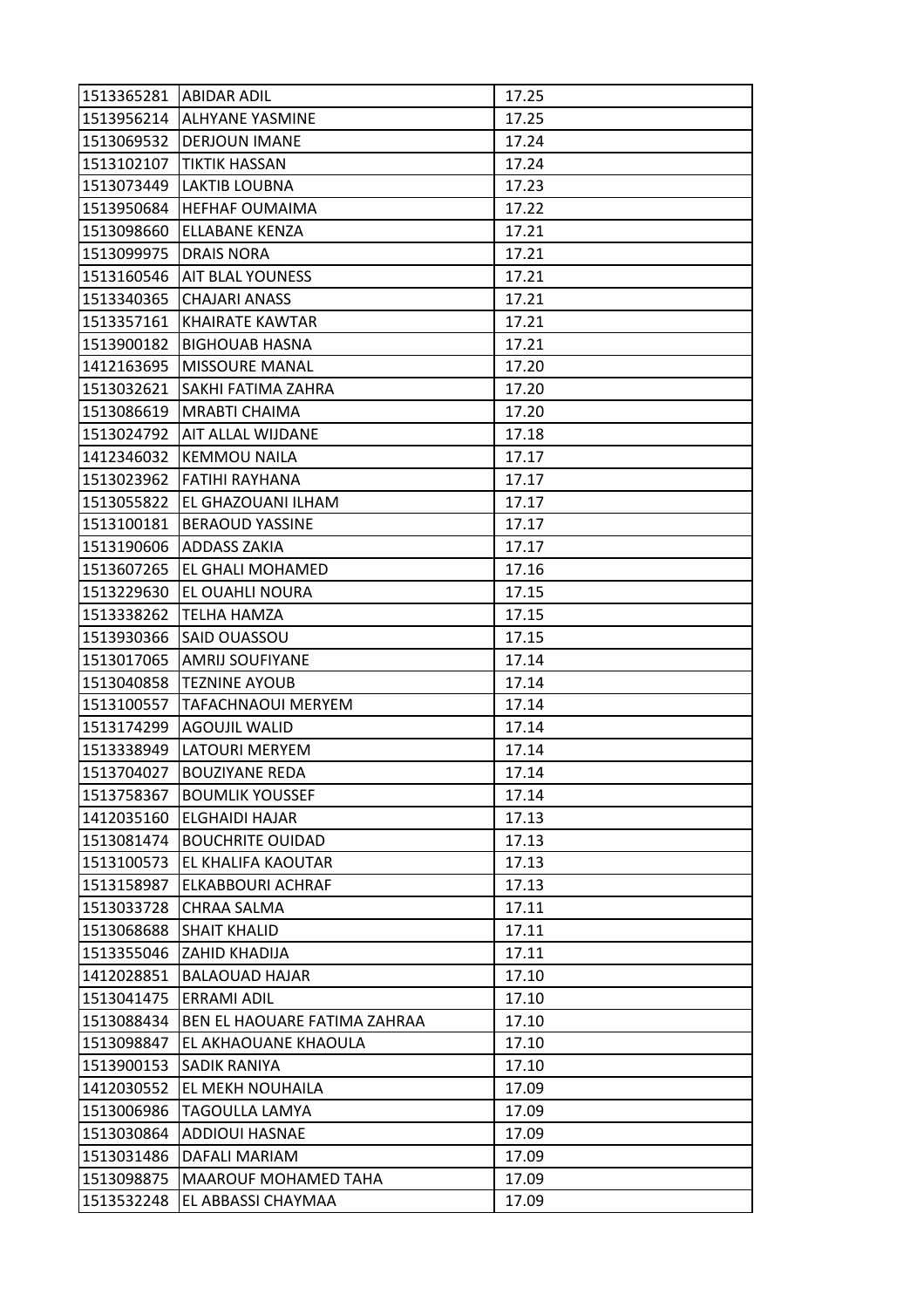| 1515262623 | <b>AYOUCH OUSSAMA</b>       | 17.09 |
|------------|-----------------------------|-------|
| 1412013818 | <b>EL MONTADIR OUISSAL</b>  | 17.08 |
| 1513007036 | <b>MOUSSAID OUMAIMA</b>     | 17.08 |
| 1513032081 | EL GOURJA SARA              | 17.08 |
| 1513149997 | <b>BOUHAMYD HAJAR</b>       | 17.08 |
| 1513873964 | IZERRIF HAJAR               | 17.08 |
| 1412098948 | <b>EL HABIB BOUCHEMAMA</b>  | 17.07 |
| 1513004523 | AAZZA SAMAH                 | 17.07 |
| 1513101336 | TIJANI MODAR OUMAYMA        | 17.07 |
| 1513160392 | <b>EZZAHID SALAH EDDINE</b> | 17.07 |
| 1513245665 | RAQI AYMANE                 | 17.07 |
| 1513282387 | ECHLAIHI SALMA              | 17.07 |
| 1513332742 | HASNAOUI CHAIMAA            | 17.07 |
| 1513551432 | LABRAIKI ILYAS              | 17.07 |
| 1513006692 | <b>BOUKHRISSE MARYA</b>     | 17.05 |
| 1513006990 | <b>IZEROUALI WISSAL</b>     | 17.05 |
| 1513017135 | AIT SSI SANA                | 17.05 |
| 1513321775 | <b>MOUMADAH MARWAN</b>      | 17.05 |
| 1513339079 | <b>HILMI HAJAR</b>          | 17.05 |
| 1412031128 | LACHHAB OMAIMA              | 17.04 |
| 1512034155 | <b>RAHALI FATIHA</b>        | 17.04 |
| 1513015821 | EL MALKI WISSAL             | 17.04 |
| 1513032795 | EL MOUTAOUAKKIL CHAIMAE     | 17.04 |
| 1513034677 | <b>OUZBAIR ZOHRA</b>        | 17.04 |
| 1513088432 | ELGOUZ SAMIA                | 17.04 |
| 1513366901 | <b>OUZIAL RACHID</b>        | 17.04 |
| 1513380558 | <b>CHERGAOUI EL MEHDI</b>   | 17.04 |
| 1412030462 | DIKI SAID                   | 17.03 |
| 1513034023 | <b>CHAACHAI YOUSSEF</b>     | 17.03 |
| 1513340361 | KAMAL BEL FATTAR            | 17.03 |
| 1513781868 | <b>FADIL NADA</b>           | 17.03 |
| 1412363794 | ALAOUI FATIMA-ZAHRA         | 17.02 |
| 1513100198 | <b>TOURANI MERIEM</b>       | 17.02 |
| 1513874137 | <b>MAAFI SALAH EDDINE</b>   | 17.02 |
| 1513231800 | RJAFALLAH RIM               | 17.01 |
| 1513245569 | <b>NOUABI IMANE</b>         | 17.01 |
| 1513280618 | <b>ARIM HIND</b>            | 17.01 |
| 1513684151 | EL GHARAS SALMA             | 17.01 |
| 1412020809 | EL-KOURD LATIFA             | 17.00 |
| 1513012078 | <b>OUBOUCH MOHAMED</b>      | 17.00 |
| 1513017272 | <b>FIKRI ASMA</b>           | 17.00 |
| 1512017746 | <b>BADA ILHAME</b>          | 16.99 |
| 1513099057 | YAZALI MOHAMED AMINE        | 16.99 |
| 1513162595 | <b>ENAIME HAMZA</b>         | 16.99 |
| 1513287000 | <b>JBILOU YOUSSEF</b>       | 16.99 |
| 1412070340 | <b>ABDELKODOUS BOUHLAL</b>  | 16.98 |
| 1513098133 | KHEZOU MOUSTAPHA            | 16.98 |
| 1513100221 | <b>HAGCHI CHOUAIB</b>       | 16.97 |
| 1513291725 | <b>TOUAHRI IHSSANE</b>      | 16.97 |
| 1412004846 | EL ARBAOUI KHALID           | 16.96 |
|            |                             |       |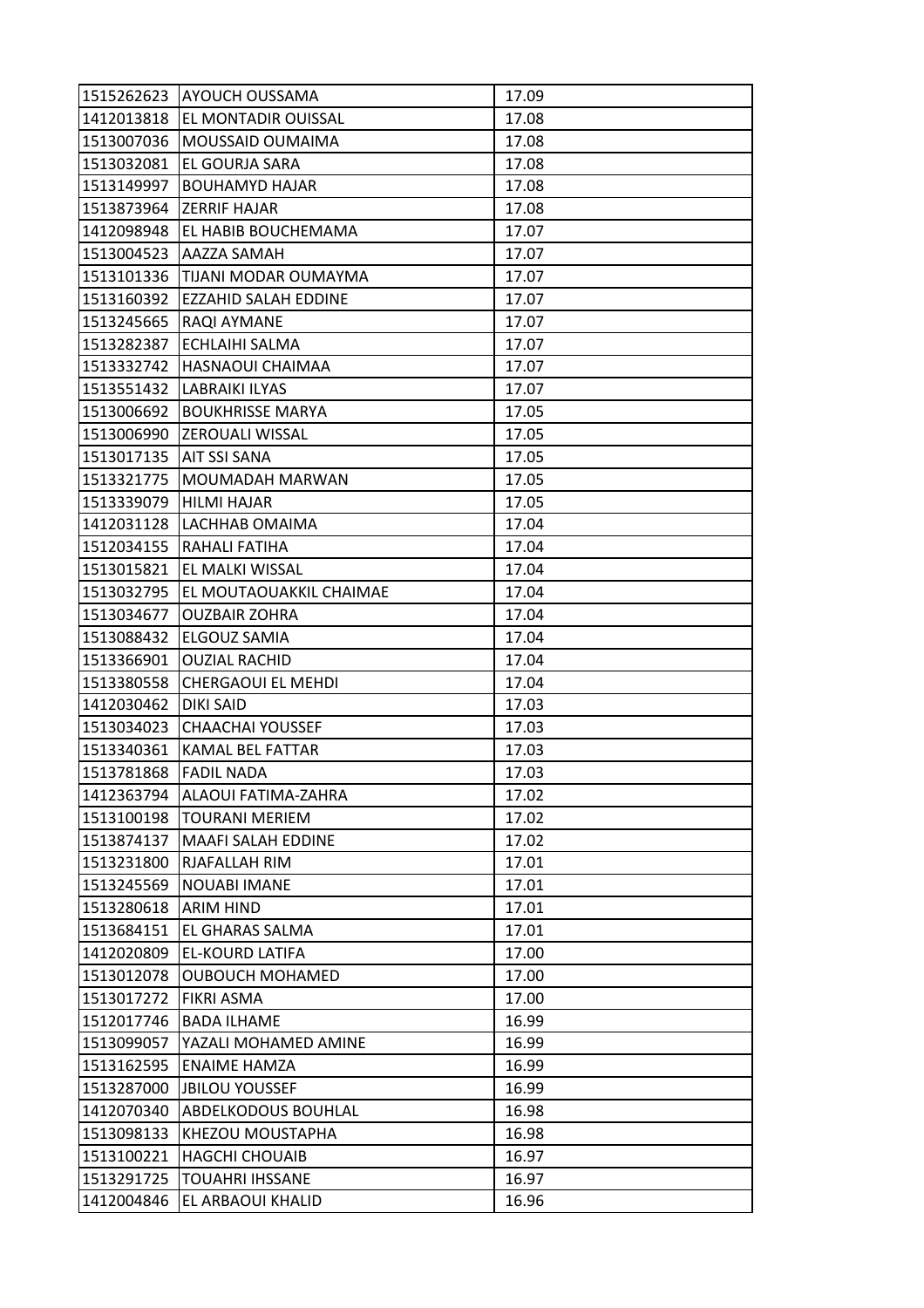|            | 1513015932 ACHNID ABDALLAH   | 16.96 |
|------------|------------------------------|-------|
| 1513181881 | <b>ESSADIK ILHAME</b>        | 16.96 |
| 1513051178 | <b>ASSIL HAJAR</b>           | 16.95 |
| 1513276018 | <b>HAIDAR RAJAA</b>          | 16.95 |
| 1513338935 | <b>RAS OMAR</b>              | 16.95 |
| 1513007054 | EL HAROUAQ SAAD              | 16.93 |
| 1513007873 | <b>BELAID MERIEM</b>         | 16.93 |
| 1513099361 | EL KAOUN MOHAMED             | 16.93 |
| 1513942946 | AAMMOU CHAYMAE               | 16.93 |
| 1513950654 | MAAZOUZ ASMAE                | 16.93 |
| 1412013502 | DAHMOUN LAHCEN               | 16.92 |
| 1513290929 | <b>BAJJOU SARA</b>           | 16.92 |
| 1513339516 | NASRIA YOUSSEF               | 16.92 |
| 1412276994 | <b>AZKOUR FATIMA-EZZAHRA</b> | 16.91 |
| 1513080614 | RHENIMI KHAOULA              | 16.91 |
| 1513231845 | HAMDANI BOUTAINA             | 16.91 |
| 1513280129 | <b>ENNOUHI CHAIMAA</b>       | 16.91 |
| 1513549617 | <b>SBITI LOUBNA</b>          | 16.91 |
| 1513002196 | RAJI FATIMA                  | 16.90 |
| 1513016922 | AHAJGOUN AYYOUB              | 16.90 |
| 1513032650 | <b>HAMOUCH NADIA</b>         | 16.90 |
| 1513032677 | ELFACHTALI MARYAM            | 16.90 |
| 1513290877 | MAFTOUH DOAA                 | 16.90 |
| 1513303426 | <b>MOSAAD AHMED</b>          | 16.90 |
| 1513338552 | MAHJOUBI AYMANE              | 16.90 |
| 1513365300 | RAFIK OUMAIMA                | 16.90 |
| 1513854691 | <b>ARSIFI HAJAR</b>          | 16.90 |
| 1412077331 | <b>SOUKAINA MAKBOUL</b>      | 16.89 |
| 1412862511 | <b>CHEHBER AYOUB</b>         | 16.89 |
| 1513065436 | <b>ELFATIMI OIFA</b>         | 16.89 |
| 1513232683 | KAOUSSI ABDELGHANI           | 16.89 |
| 1412342839 | <b>FOURJI ZINEB</b>          | 16.88 |
| 1513249708 | <b>AGOUGIL AYOUB</b>         | 16.88 |
| 1513282533 | <b>BOUCHTAOUI IMANE</b>      | 16.88 |
| 1513378479 | <b>HASNAE ZAHIM</b>          | 16.88 |
| 1412053279 | <b>BOUTAKRIDA LOUBNA</b>     | 16.87 |
| 1513025989 | ENACIRI ESSAADIA             | 16.87 |
| 1513011276 | <b>AKHADAM ABDELMAJID</b>    | 16.86 |
| 1513035669 | MEZZINE ABDERRAHIM           | 16.86 |
| 1513100119 | YAKOUBI SOUSSANE MOHAMED     | 16.86 |
| 1513250128 | ELAYANE OUMAIMA              | 16.86 |
| 1513900150 | SADIK AICHA                  | 16.86 |
| 1513152152 | <b>HADDAD MERYEM</b>         | 16.85 |
| 1513945361 | <b>MOUMEN ABDELOUAHID</b>    | 16.85 |
| 1513100116 | RAOUFI YASMINE               | 16.84 |
| 1513227088 | <b>HARIMECH ZAKARIA</b>      | 16.84 |
| 1513759112 | KEROUAD ZAKARIA              | 16.84 |
| 1412070136 | REDA CHANTAOUI               | 16.83 |
| 1513099348 | TOURABI YASMINA              | 16.83 |
| 1513152583 | <b>MOUNIR ILHAM</b>          | 16.83 |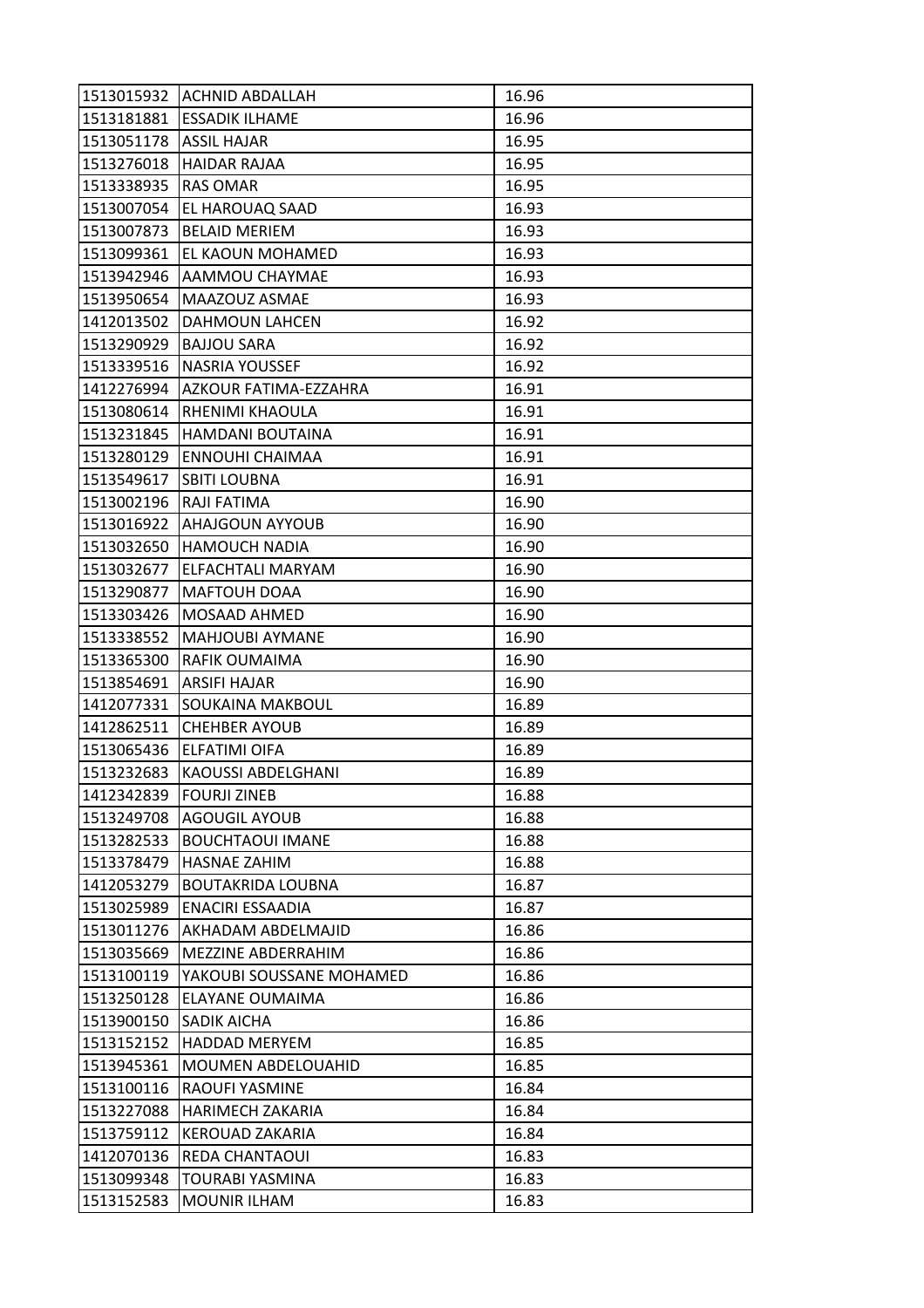| 1513199509 | <b>HAMDOULI NOHAILA</b>       | 16.83 |
|------------|-------------------------------|-------|
| 1513003660 | EL AOUFI KARIMA               | 16.82 |
| 1412050006 | <b>BEN HADDOU MARYAM</b>      | 16.80 |
| 1513037766 | LACHHAB SIHAM                 | 16.80 |
| 1513157213 | AJMAAI MOHAMED                | 16.80 |
| 1513349052 | <b>BENSERHIR LOUBNA</b>       | 16.80 |
| 1513754511 | <b>GUENNOUN ZAKARIA</b>       | 16.80 |
| 1412072400 | <b>MERIEM RAFYA</b>           | 16.79 |
| 1513017092 | <b>BEN AADI HASNA</b>         | 16.79 |
| 1513098874 | <b>KASSAR HANAA</b>           | 16.79 |
| 1513157245 | <b>KHADIRI ANASS</b>          | 16.79 |
| 1513164386 | CHAOUI FATIMA EZZAHRA         | 16.79 |
| 1513282264 | <b>BENCHEKROUN KENZA</b>      | 16.79 |
| 1512014542 | <b>MOUBARIK ISMAIL</b>        | 16.78 |
| 1513005905 | <b>CHARIF KAOUTAR</b>         | 16.78 |
| 1513013795 | MIGATI MOUNIA                 | 16.78 |
| 1513099998 | MOUABAD AMRE                  | 16.78 |
| 1513174279 | DERHAMI MERIEME               | 16.78 |
| 1513231826 | EL AMRI ASMAA                 | 16.78 |
| 1513321773 | <b>HILAL SAAD</b>             | 16.78 |
| 1512098370 | <b>DEBBAGH ZINEB</b>          | 16.77 |
| 1513033316 | <b>MOUAHBI FAIROUZ</b>        | 16.77 |
| 1513098720 | MOURRANE KHAOULA              | 16.77 |
| 1513101435 | KAROUANE HAMZA                | 16.77 |
| 1513171611 | <b>OUBRO HANANE</b>           | 16.77 |
| 1513014179 | <b>ZGUAID HANANE</b>          | 16.76 |
| 1513017157 | <b>OUFSSA RACHID</b>          | 16.76 |
| 1513049141 | <b>IDBABA SARA</b>            | 16.76 |
| 1513099547 | ELKADAOUI SOUKAINA            | 16.76 |
| 1513226658 | <b>BOUCHTI YOUSSRA</b>        | 16.76 |
| 1513231400 | <b>BOUKHADDARA SARA</b>       | 16.76 |
| 1513271251 | <b>BOUHAMIDI ACHAYMA</b>      | 16.76 |
| 1513344006 | <b>BOUABID OUSSAMA</b>        | 16.76 |
| 1412016323 | ELKHALL BASMA                 | 16.75 |
| 1513002272 | <b>ID BIHI HASNA</b>          | 16.75 |
| 1513093050 | <b>ANOUAR LAMIA</b>           | 16.75 |
| 1513100801 | JAMAANI LOUBNA                | 16.75 |
| 1513104870 | <b>MRIKIM OUMAIMA</b>         | 16.75 |
| 1513248102 | LAAFOUNI NOUHAILA             | 16.75 |
| 1513280622 | <b>FAROUZ ASMA</b>            | 16.75 |
| 1412007040 | <b>MADDI JIHANE</b>           | 16.74 |
| 1412099344 | DOUNIA DARMOUCH               | 16.74 |
| 1513013907 | NAJJARI KHADIJA               | 16.74 |
| 1513100060 | <b>BOURIAL ABDERRAHIM</b>     | 16.74 |
| 1513280170 | <b>ELAFIFI MERYEM</b>         | 16.74 |
| 1513291455 | <b>ERRAKI MOHAMED</b>         | 16.74 |
| 1513345512 | LAKHDARI ASMAA                | 16.74 |
| 1513364227 | JAMAL EDDINE EL IDRISSI IMANE | 16.74 |
| 1513002103 | <b>BENBBA RANIA</b>           | 16.73 |
| 1513036924 | LACHHAB SALMA                 | 16.73 |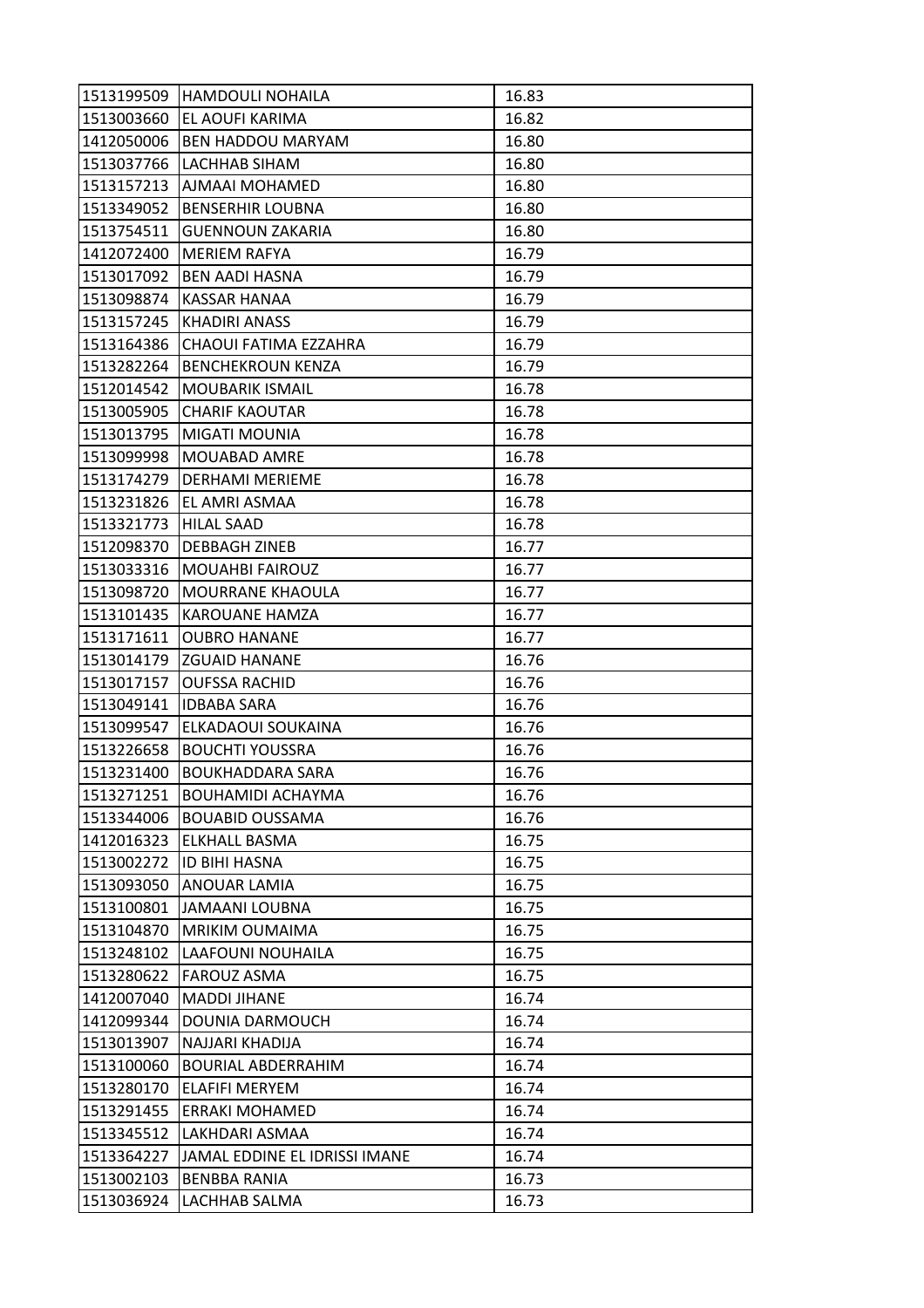| 1513088836 | EL FARRE HAMZA             | 16.73 |
|------------|----------------------------|-------|
| 1513348329 | <b>AOUNE NAJWA</b>         | 16.73 |
| 1513356411 | <b>ID OUAHMANE KHADIJA</b> | 16.73 |
| 1412247431 | <b>MERYEM NERHAIOUI</b>    | 16.72 |
| 1513100541 | <b>BLAL ABDELHADI</b>      | 16.72 |
| 1513245809 | <b>JALAL OMAR</b>          | 16.72 |
| 1513351606 | <b>NAHIL OTHMAN</b>        | 16.72 |
| 1512076789 | <b>NACIRI WAIL</b>         | 16.71 |
| 1513349916 | <b>BOUADDI AYMANE</b>      | 16.71 |
| 1513957325 | SAIDI ALAOUI SAFAE         | 16.71 |
| 1513030863 | ELBAHJA SOMAYA             | 16.70 |
| 1513098727 | SALLAM FATIM EZZAHRA       | 16.70 |
| 1513111645 | <b>TAOUFIQ BTIHAJ</b>      | 16.70 |
| 1513289396 | DARID MOHAMED              | 16.70 |
| 1513013728 | EL HASSOUNI SAFA           | 16.68 |
| 1513026959 | <b>AIT TAJER ABDELLAH</b>  | 16.68 |
| 1513030167 | <b>TIR MOHAMED</b>         | 16.68 |
| 1513379870 | <b>KASBY MERIEM</b>        | 16.68 |
| 1513039447 | <b>AIT LHADJ NOUHAILA</b>  | 16.67 |
| 1513068311 | EL HIRI KHALID             | 16.67 |
| 1513073072 | MESDAR SALAHEDDINE         | 16.67 |
| 1513098662 | <b>BOUROJI HAFSA</b>       | 16.67 |
| 1513100664 | EZZOUHAIRI MAROUANE        | 16.67 |
| 1513272634 | <b>BENATTAR KHALID</b>     | 16.67 |
| 1513349674 | M RABET OUSSAMA            | 16.67 |
| 1513382492 | <b>TIJANE AHMED</b>        | 16.67 |
| 1412197780 | EL-HAJI FATIMA AZZAHRA     | 16.66 |
| 1513084302 | KHODARI OUMAIMA            | 16.66 |
| 1513332985 | EL ALLALI KAWTAR           | 16.66 |
| 1412092911 | <b>ABDELMAJID COUROU</b>   | 16.65 |
| 1513012898 | ELATMANI MOHAMMED          | 16.65 |
| 1513077209 | <b>AMROUSSI YASMINE</b>    | 16.65 |
| 1513160363 | <b>HAKKI FATIMA</b>        | 16.65 |
| 1515139857 | ALIMAM ABDELHADI           | 16.65 |
| 1412005511 | AMALOU FATIHA              | 16.64 |
| 1513010320 | <b>BAHANI NAIMA</b>        | 16.64 |
| 1513032759 | LACHQER SIHAME             | 16.64 |
| 1513077509 | <b>BAKRI NOUAAMA</b>       | 16.64 |
| 1513290873 | LAGUMAIRI DOUNIA           | 16.64 |
| 1513932038 | EL ABASSI ABDELHAFID       | 16.64 |
| 1513280613 | <b>NAJOUA BAHBA</b>        | 16.63 |
| 1513290957 | JEBBOUJ MOHAMED AMINE      | 16.63 |
| 1513329435 | EL MOUJOUD HANANE          | 16.63 |
| 1513549233 | <b>BELAKBIR FAHD</b>       | 16.63 |
| 1513686511 | <b>MOUNIR SARA</b>         | 16.63 |
| 1513846805 | <b>ZAGHLAL DRISS</b>       | 16.63 |
| 1513948933 | EL ABBOUYI MUSTAPHA        | 16.63 |
| 1512377350 | AIT ALI EL MEHDI           | 16.62 |
| 1513007379 | BERDOUZI FATIMA ZAHRA      | 16.62 |
| 1513154148 | ELMANSSOURI MANAL          | 16.62 |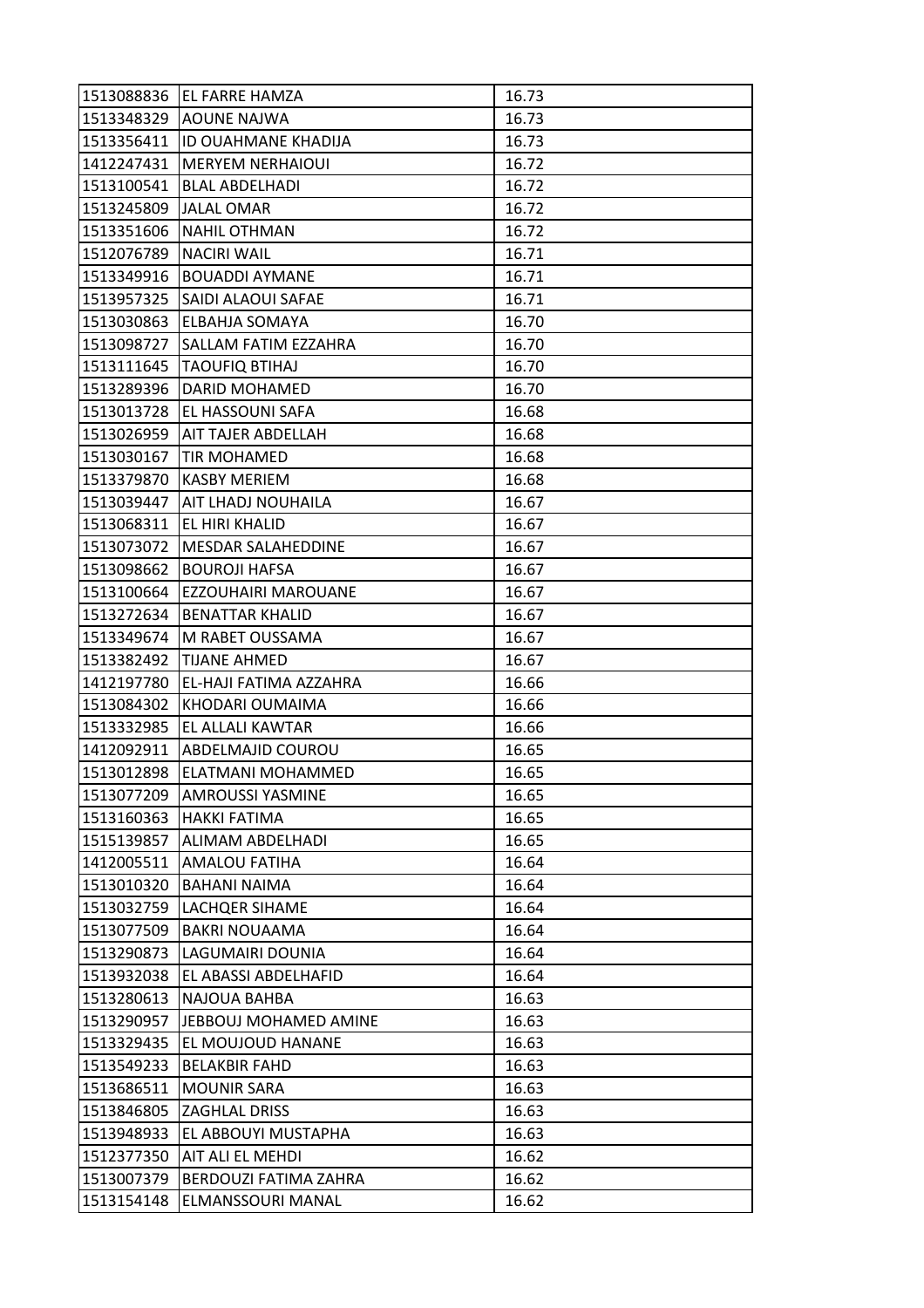| 1513173927 | <b>RABBAS MAROUA</b>      | 16.62 |
|------------|---------------------------|-------|
| 1513243592 | <b>GRIF ABDELALI</b>      | 16.62 |
| 1513091529 | <b>CHOUKRI AMAL</b>       | 16.61 |
| 1513098866 | <b>BAJJI YASSIR</b>       | 16.61 |
| 1513152191 | <b>BERROUG SARA</b>       | 16.61 |
| 1513551565 | ATAOUI NIZAR              | 16.61 |
| 1513900122 | <b>BOUSSAID LAMIA</b>     | 16.61 |
| 1513031253 | ELMENNANI BOUCHRA         | 16.60 |
| 1513088946 | <b>TALIBOUNE ANAS</b>     | 16.60 |
| 1513094049 | BZIZ FATIMAEZZAHRA        | 16.60 |
| 1513276027 | <b>SAAD SIHAM</b>         | 16.60 |
| 1513286739 | EL HAMZAOUI MOHAMED       | 16.60 |
| 1513356744 | <b>CHOUROUK HOUDA</b>     | 16.60 |
| 1513365309 | <b>BEN ZERROUNE HAMZA</b> | 16.60 |
| 1412098643 | <b>ABIR HAMMOU</b>        | 16.59 |
| 1513007874 | <b>FARKOUCH NADIA</b>     | 16.59 |
| 1513084329 | <b>MABROUK HAJAR</b>      | 16.59 |
| 1513239319 | ENNAJI ILHAM              | 16.59 |
| 1513245793 | <b>KHZAMI OMAR</b>        | 16.59 |
| 1513246841 | <b>NAKOULI AMAL</b>       | 16.59 |
| 1513522309 | <b>BOUJIDA AMINE</b>      | 16.59 |
| 1412034893 | AKHERZI AFAF              | 16.58 |
| 1513021948 | <b>CHOUAIBI OUALID</b>    | 16.58 |
| 1513111616 | <b>NACHDI SALMA</b>       | 16.58 |
| 1513376048 | <b>BADI MOHAMED</b>       | 16.58 |
| 1513874150 | <b>KHERBACH HIBA</b>      | 16.58 |
| 1513364213 | <b>BENALI SALMA</b>       | 16.57 |
| 1513813984 | <b>LAMSAF MOHAMED</b>     | 16.57 |
| 1513225403 | FATHI IBTISSAM            | 16.55 |
| 1513288466 | ELKHAL FATIMA             | 16.55 |
| 1513331109 | EL KANDSI OUMAIMA         | 16.55 |
| 1513344767 | <b>KHALID AYMANE</b>      | 16.55 |
| 1513354916 | <b>DOUKHILI BRAHIM</b>    | 16.55 |
| 1513380056 | KARIMI CHAIMAA            | 16.55 |
| 1513522247 | MANSOURI MOHAMMED         | 16.55 |
| 1513112434 | EDDAH ASMA                | 16.54 |
| 1513282381 | ELAMRI MOHAMMED AMINE     | 16.54 |
| 1412806845 | <b>BALLARI HOUDA</b>      | 16.53 |
| 1513228202 | ECH CHABI ABDELJALIL      | 16.53 |
| 1513234645 | HOUSSAINI SALMA           | 16.53 |
| 1513282292 | <b>BOUJRAD IMANE</b>      | 16.53 |
| 1513349226 | RAKKABI ZAKARIA           | 16.53 |
| 1412028189 | EL BAQIA MARIAM           | 16.52 |
| 1412054054 | AKASBI HAJAR              | 16.52 |
| 1412289175 | BELKHAIRAT FATIMA EZZAHRA | 16.52 |
| 1513037786 | ELQDHY M BARKA            | 16.52 |
| 1513038108 | <b>CHOKAIRY ZOUHAIR</b>   | 16.52 |
| 1513040844 | <b>OUAMMOU OUMAYMA</b>    | 16.52 |
| 1513111607 | SABER FATIMA EZZAHRA      | 16.52 |
| 1513154227 | EL AAMRANI SANAA          | 16.52 |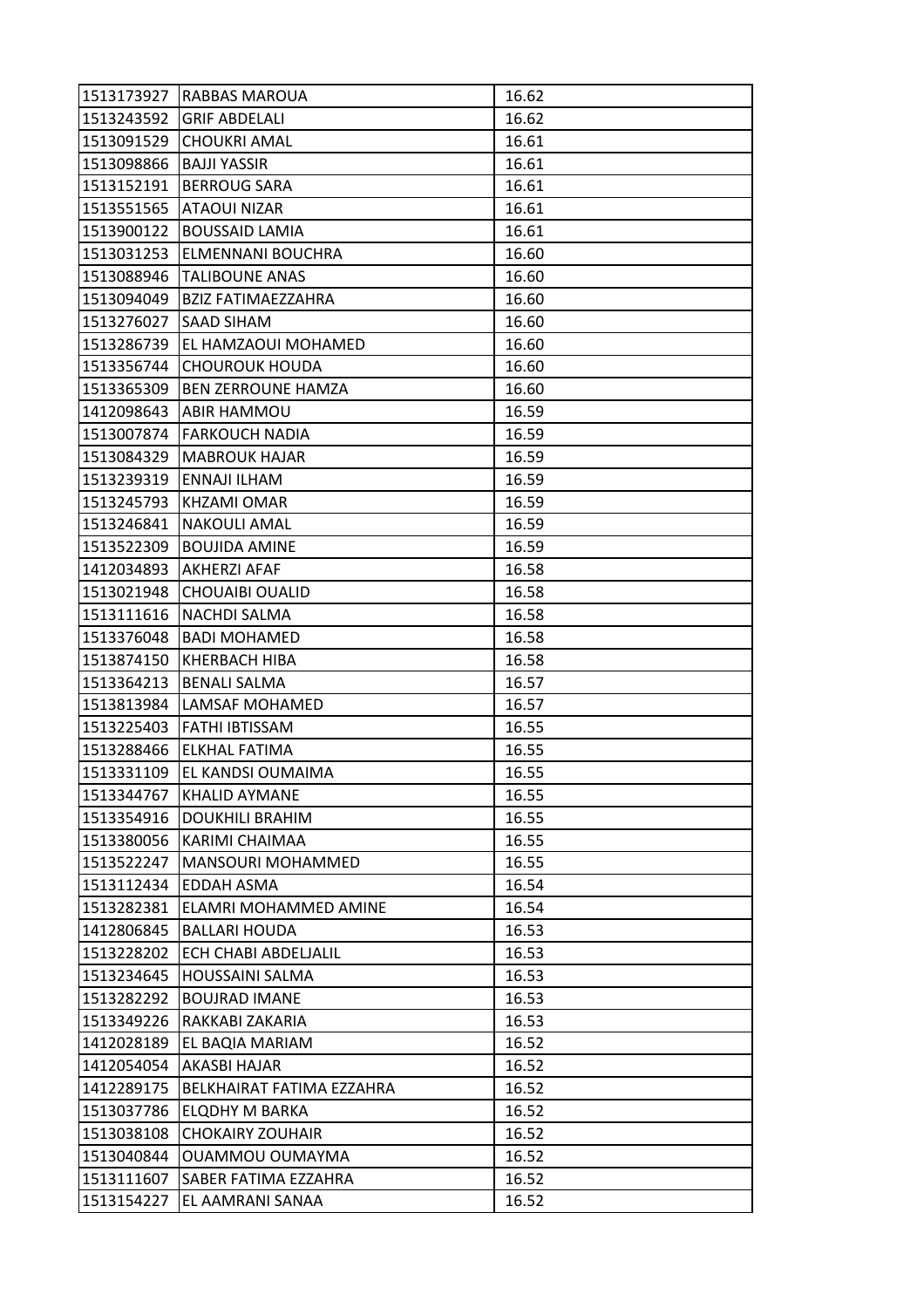| 1412073434 | <b>MAJDA EL KARCI</b>       | 16.51 |
|------------|-----------------------------|-------|
| 1513008506 | <b>MOUHIB HAYATE</b>        | 16.51 |
| 1513015592 | ABOUDAHAB MARYAM            | 16.51 |
| 1513022024 | <b>BOUTRHADDAT MOHAMED</b>  | 16.51 |
| 1513098742 | <b>HANYN ELMAHDI</b>        | 16.51 |
| 1513100578 | <b>BAMOUSSA HAFSA</b>       | 16.51 |
| 1513149738 | <b>CHOUKRI RIM</b>          | 16.51 |
| 1513243899 | <b>BEL HAMRI MOHAMED</b>    | 16.51 |
| 1513352186 | <b>ZAIDI ZOUHEIR</b>        | 16.51 |
| 1513017359 | MAMAS ABDERRAHMAN           | 16.50 |
| 1513227846 | ES SALMANI ZAKARIA          | 16.50 |
| 1513228933 | <b>CHOUIMA IMANE</b>        | 16.50 |
| 1513248215 | <b>NAIR AYOUB</b>           | 16.50 |
| 1513100033 | MOUKDI CHAIMA               | 16.49 |
| 1513236223 | <b>SAFFOURY KHALID</b>      | 16.49 |
|            | 1513351106 ADLY ACHRAF      | 16.49 |
| 1513361853 | <b>GUASMI HAMZA</b>         | 16.49 |
| 1513741932 | EL GHAZOUI KHAWLA           | 16.49 |
| 1412065297 | NOUHAILA IBNOUZAHER         | 16.48 |
| 1513551667 | SALMI HATIM                 | 16.48 |
| 1513862482 | <b>BOUARFA AFAF</b>         | 16.48 |
| 1412275682 | <b>IDRISSI ELMEHDI</b>      | 16.47 |
| 1513098137 | MOATACIM MOUNA              | 16.47 |
| 1513282241 | <b>TITANE ISMAIL</b>        | 16.47 |
| 1513331707 | <b>OUBENAISSA MERIEM</b>    | 16.47 |
| 1513355744 | <b>ELKAOUN OUMAIMA</b>      | 16.47 |
| 1513606321 | <b>IAZZA FATIMA</b>         | 16.47 |
| 1513875108 | MASLLOUHI SALAH             | 16.47 |
| 1513038107 | <b>IHIOUI SAID</b>          | 16.46 |
| 1513332133 | <b>SONTI SALMA</b>          | 16.46 |
| 1513345480 | LAMHAYA FATIMA ZAHRA        | 16.46 |
| 1513940738 | <b>ASBAYSSI NABIL</b>       | 16.46 |
| 1513367529 | <b>MTAIRAG ISRAA</b>        | 16.45 |
| 1513764408 | <b>HARTI IMANE</b>          | 16.45 |
| 1515310856 | <b>KAMEL SIHAM</b>          | 16.44 |
| 1513000815 | <b>MAHJOUR MORAD</b>        | 16.43 |
| 1513024870 | <b>BADRINE OMAIMA</b>       | 16.43 |
| 1513028161 | AAFRI FATIMA EZAHRA         | 16.43 |
| 1513279209 | <b>MZAHI IMANE</b>          | 16.43 |
| 1513354083 | <b>DAIF SAID</b>            | 16.43 |
| 1513379693 | <b>AYOUBI IMANE</b>         | 16.43 |
| 1513940726 | MAAZOUZE ILHAM              | 16.43 |
| 1513016313 | EL FARAH MALIKA             | 16.42 |
| 1513074525 | KOUDIDRI ZOUHAIR            | 16.42 |
| 1513338997 | EL ATACHE SALIM             | 16.42 |
| 1513350637 | NAKHLA EL MEHDI             | 16.42 |
| 1513363842 | EL MSELLEK SAAD             | 16.42 |
| 1513606251 | MOHAMED MANSOUR AWAD ISSLAM | 16.42 |
| 1513271217 | <b>HALLOUM NOUHA</b>        | 16.41 |
| 1513332302 | <b>KASBI ADIL</b>           | 16.41 |
|            |                             |       |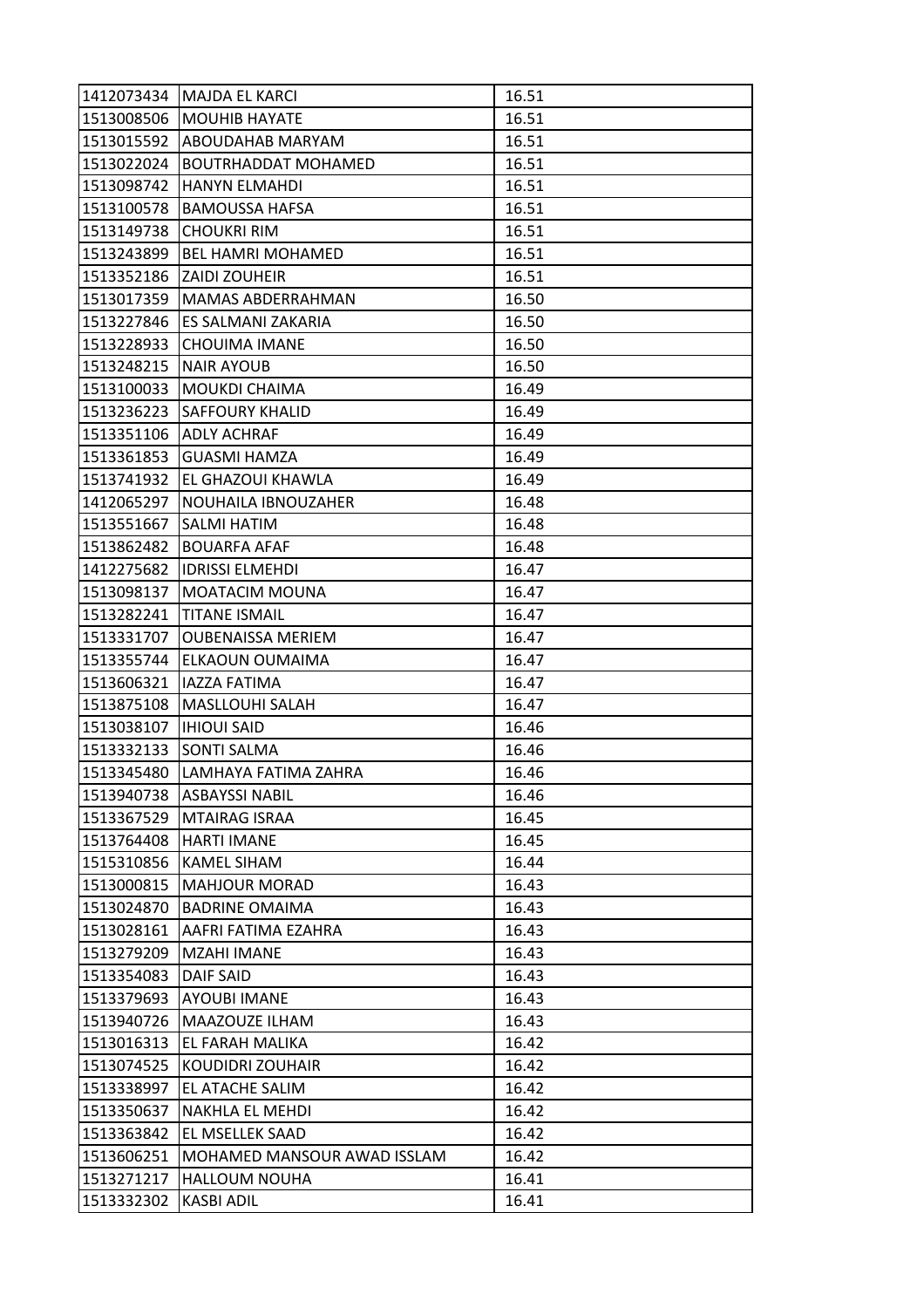|                          | 1513862892   TOUIL IDRISS       | 16.41          |
|--------------------------|---------------------------------|----------------|
| 1412098725               | RAKKATA CHAIMAA                 | 16.40          |
| 1412099600               | <b>ALIL RIDA</b>                | 16.40          |
| 1412242766               | <b>IHSANE ELBOULALI</b>         | 16.40          |
| 1513012866               | <b>EL KHALFAOUI YOUSSEF</b>     | 16.40          |
| 1513029058               | <b>GOURRI EL HABIB</b>          | 16.40          |
| 1513093058               | EZZAIDI IBTISSAM                | 16.40          |
| 1513226626               | <b>MOUMEN ADNANE</b>            | 16.40          |
| 1513345401               | <b>CHERGUI CHAIMAA</b>          | 16.40          |
| 1513386215               | AJABBOUNE FATIMA                | 16.40          |
| 1412361428               | RAJI SOUFIANE                   | 16.39          |
| 1513025269               | <b>ANOUAR MARIAM</b>            | 16.39          |
| 1513032177               | <b>HAJJY SARA</b>               | 16.39          |
| 1513100106               | HILALI MRABTI OUSSAMA           | 16.39          |
| 1513227621               | CHAMCHI AHLAM                   | 16.39          |
| 1513369774               | <b>ALOZADE MOHAMED</b>          | 16.39          |
| 1412054004               | AIT FARAJI HOUDA                | 16.38          |
| 1513008497               | ELBAKASI OUMAIMA                | 16.38          |
| 1513111917               | <b>KABBASSI MOHAMED</b>         | 16.38          |
| 1513186084               | AJERTIL ABDERRAZZAK             | 16.38          |
| 1513232662               | ERRADOUANI YASSIR               | 16.38          |
| 1513232711               | <b>HAJJOUBI LATIFA</b>          | 16.38          |
| 1513324867               | <b>HACHADI SOUKAINA</b>         | 16.38          |
| 1513369958               | FETTAH ILHAM                    | 16.38          |
| 1513704614               | EL GHOUMARI SARA                | 16.38          |
| 1513846974               | ZIANI OUSSAMA                   | 16.38          |
| 1515569157               | <b>BOUAOUDA FATIMA</b>          | 16.38          |
| 1513041484               | <b>OUALOUCH OUMAIMA</b>         | 16.37          |
| 1513068567               | ANNOUR FATIMA EZZAHRA           | 16.37          |
| 1513090367               | AFARDAOU MOUAD                  | 16.37          |
| 1513150202               | <b>JOULAL HAMZA</b>             | 16.37          |
| 1513189734               | EL AZHARI AMAL                  | 16.37          |
| 1513349089               | FIKRI MOHAMED AMINE             | 16.37          |
| 1412099372               | <b>OUMAIMA ELMOUTAMASSIK</b>    | 16.36          |
| 1412277000               | ADERDOUR WAFA                   | 16.36          |
| 1513002258               | EL KHATIR MOHAMED               | 16.36          |
| 1513004313               | LACHHAB EL MEHDI                | 16.36          |
| 1513080799               | <b>BELKHALFI ELMEHDI</b>        | 16.36          |
| 1513281005               | <b>MOUNOUAR SOUFIANE</b>        | 16.36          |
| 1513283064               | <b>TALI ILHAM</b>               | 16.36          |
| 1513859074               | EL GOURARI HICHAM               | 16.36          |
| 1515004818               | <b>OUARHIM AYOUB</b>            | 16.36          |
| 1412054019               | <b>TAMIM IMANE</b>              | 16.35          |
| 1512354056               | <b>HAJJI CHAIMAE</b>            | 16.35          |
| 1513066340               | <b>SABRI SAMIRA</b>             | 16.35          |
| 1412064608               | <b>MOHAMED YOUSSEF GOURIACH</b> | 16.34          |
| 1412073074               |                                 |                |
|                          | <b>FAIROUZ LAARYECH</b>         | 16.34          |
| 1412279502               | RAHOUM MUSTAPHA                 | 16.34          |
| 1412324974<br>1513077247 | FOUGANNI WIAM HOUDA             | 16.34<br>16.34 |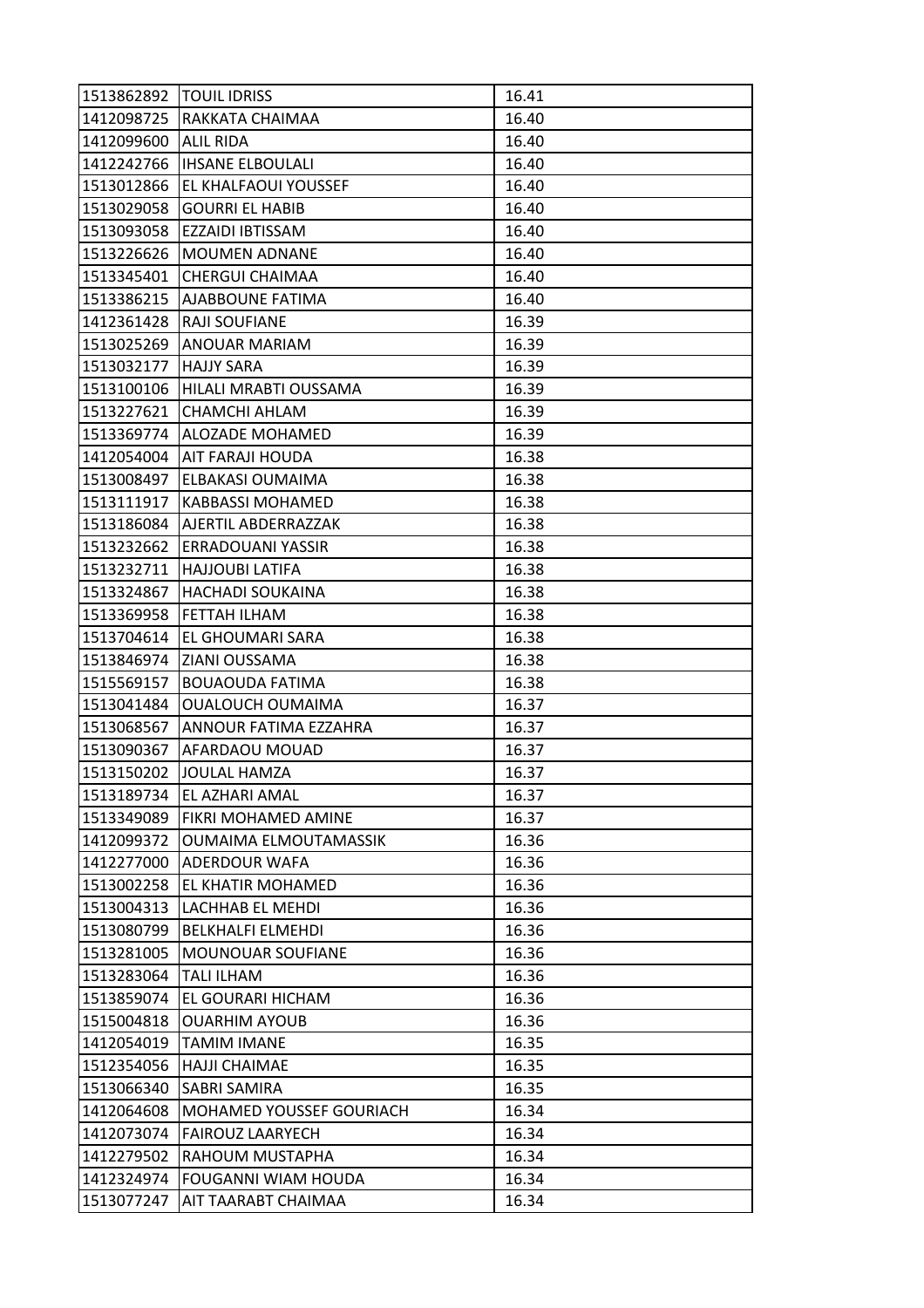| 1513077297 | <b>SAHIBI SALMA</b>           | 16.34 |
|------------|-------------------------------|-------|
|            | 1513250694 EL MAKKAOUI IMANE  | 16.34 |
| 1513338722 | <b>MAKRAT OUMAIMA</b>         | 16.34 |
| 1513374229 | <b>MANCHAR AFRAA</b>          | 16.34 |
| 1513550486 | <b>MEJRHIRROU RIHAB</b>       | 16.34 |
| 1513006781 | <b>CHARFAOUI SOUAD</b>        | 16.33 |
| 1513027330 | EL HAOUARI ABDEL ILAH         | 16.33 |
| 1513091608 | LOTFOALLAH HIBA               | 16.33 |
| 1513239300 | <b>BERRADI OTHMANE</b>        | 16.33 |
| 1513249761 | <b>CHAOUF HOUDA</b>           | 16.33 |
| 1513367052 | <b>FARRASS TAOUFIQ</b>        | 16.33 |
| 1513006481 | <b>OUAABLI ABDELHAKIM</b>     | 16.32 |
| 1513007086 | <b>KENNY KHAOULA</b>          | 16.32 |
| 1513012049 | DRAI MOHAMED                  | 16.32 |
| 1513025333 | LAABID MOHAMMED               | 16.32 |
|            | 1513171462   MAHBOUB HAMZA    | 16.32 |
| 1513290279 | <b>ERREBBAHI MOHAMED</b>      | 16.32 |
| 1513683483 | ZININI AMAL                   | 16.32 |
| 1513099033 | <b>ELKHALIFA AHMED</b>        | 16.31 |
| 1412024927 | <b>BARIK EL MAHDI</b>         | 16.30 |
| 1512320130 | <b>NAGIB YAHIA</b>            | 16.30 |
| 1513241997 | <b>BOUCHRIT ANAS</b>          | 16.30 |
| 1513245719 | MOURID SALAH EDDINE           | 16.30 |
| 1513351890 | <b>HACHLAF HAMZA</b>          | 16.30 |
| 1513545012 | EL KHOLTI OUMAIMA             | 16.30 |
| 1513551680 | <b>AFRIAD HIND</b>            | 16.30 |
| 1411031694 | SOUFIANE ILYAS                | 16.29 |
| 1412072518 | YOUNES MAHWANE                | 16.29 |
| 1513022006 | HASNAOUI KHADIJA              | 16.29 |
| 1513346977 | MAKBOUL ZAHIRA                | 16.29 |
| 1412270388 | <b>DAOUI ZINEB</b>            | 16.28 |
| 1412281300 | <b>HOURRI YOUSSEF</b>         | 16.28 |
| 1513005789 | <b>KHARRAZ OUISSAL</b>        | 16.28 |
| 1513011459 | ROUMAYSSA BOUT                | 16.28 |
| 1513039545 | <b>AIT ADDI FERDAOUS</b>      | 16.28 |
| 1513066749 | ELAISSAOUI SOUAD              | 16.28 |
| 1513354984 | <b>ELAROUI ANAS</b>           | 16.28 |
| 1513017262 | <b>AIT EL MOUDEN KALTOUMA</b> | 16.27 |
| 1513033376 | <b>HEDRACH SOUKAINA</b>       | 16.27 |
| 1513079531 | <b>OUADIA NAIM</b>            | 16.27 |
| 1513088320 | <b>HOURRI KHAOULA</b>         | 16.27 |
| 1513100216 | <b>BOUTALEB IMANE</b>         | 16.27 |
| 1513245678 | <b>MESSAOUDI RIME</b>         | 16.27 |
| 1513345414 | <b>FADI MARWA</b>             | 16.27 |
| 1411007505 | <b>IDBENDIR MARYAM</b>        | 16.26 |
| 1412000143 | <b>BOUTBHIRT FATIMA ZAHRA</b> | 16.26 |
| 1412031469 | <b>KICH MOUNA</b>             | 16.26 |
| 1513041908 | <b>OUAKRIM NAJAT</b>          | 16.26 |
| 1513100080 | <b>TABIT MERIAM</b>           | 16.26 |
| 1513940039 | <b>ABBA AALI</b>              | 16.26 |
|            |                               |       |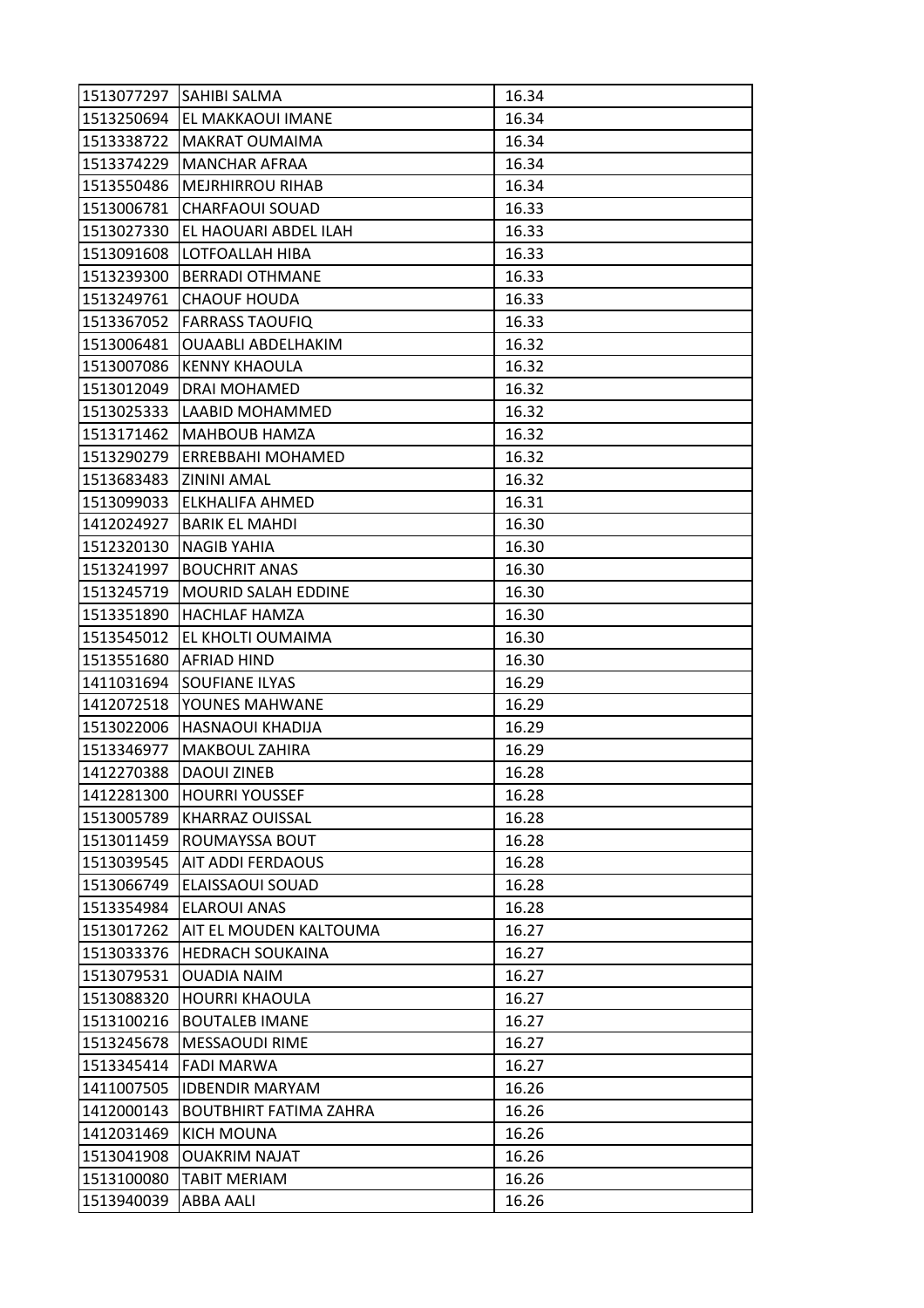|            | 1412029351 ABOUZAKRI HANAA  | 16.25 |
|------------|-----------------------------|-------|
| 1513161486 | <b>NAIM MOHAMED</b>         | 16.25 |
| 1513187063 | <b>ATTOU LAILA</b>          | 16.25 |
| 1412387533 | <b>HICHAM SOUBHI</b>        | 16.24 |
| 1513005218 | <b>ABAROUCH MARIAM</b>      | 16.24 |
| 1513187101 | <b>BAHA OUMAIMA</b>         | 16.24 |
| 1513200154 | <b>BOUACHIK LAILA</b>       | 16.24 |
| 1513326742 | LAHEK CHAIMAA               | 16.24 |
| 1513550436 | BENTALEB YAHYA ABDERRAHMANE | 16.24 |
| 1513026939 | EL AAYADI ZOHRA             | 16.23 |
| 1513027265 | <b>BOUMLIK HANANE</b>       | 16.23 |
| 1513181861 | JAMALEDDINE SAFA            | 16.23 |
| 1513334030 | <b>BENAISSA SAAD</b>        | 16.23 |
| 1513340787 | <b>DAMOUH MEHDI</b>         | 16.23 |
| 1513355887 | <b>MAROUANE YOUSSEF</b>     | 16.23 |
| 1513536823 | <b>ABOUZID IMANE</b>        | 16.23 |
| 1412294619 | <b>TAZOUT RIHAB</b>         | 16.22 |
| 1513028445 | MOUJIB LOUBNA               | 16.22 |
| 1513104574 | <b>CHERQAOUI KHAOULA</b>    | 16.22 |
| 1513171616 | <b>BERNAKI OUMAIMA</b>      | 16.22 |
| 1513248162 | LEMBARKI R KIA              | 16.22 |
| 1513289253 | <b>MORSSLI IMANE</b>        | 16.22 |
| 1513344726 | <b>BENTIZI REDOUANE</b>     | 16.22 |
| 1513357726 | <b>DEROUI MOUAD</b>         | 16.22 |
| 1513382927 | LAAMIME OTHMANE             | 16.22 |
| 1513618443 | AGNAOU MERYEM               | 16.22 |
| 1411945167 | ZINEDDINE MUSTAPHA          | 16.21 |
| 1412020281 | EL-HACHEMY KHADIJA          | 16.21 |
| 1412076019 | SALMA ELOUAHABI             | 16.21 |
| 1513033709 | LAZRAQ KHLASS OUSSAMA       | 16.21 |
| 1513093252 | SABIK IHSAN                 | 16.21 |
| 1513104863 | AMAHMOUD SARA               | 16.21 |
| 1513272321 | KILANI ISMAIL               | 16.21 |
| 1513345278 | <b>BENHEMOU RANIA</b>       | 16.21 |
| 1513357960 | LOUHICHI MOUAD              | 16.21 |
| 1513366492 | EL HARTI CHAIMAA            | 16.21 |
| 1513630470 | ES SADIQI HAJAR             | 16.21 |
| 1513802734 | BZYAZ AMINA                 | 16.21 |
| 1412024662 | <b>OUBAHA SAID</b>          | 16.20 |
| 1513549212 | EL FAROUKI ZINEB            | 16.20 |
| 1513006496 | <b>BOUHSINE HAFSA</b>       | 16.18 |
| 1513073005 | <b>CHOUICHA ZINEB</b>       | 16.18 |
| 1513077306 | DOUHA HOUDA                 | 16.18 |
| 1513165240 | <b>BOUDHIR ABDELHAK</b>     | 16.18 |
| 1513231803 | <b>BELMAHDI JIHANE</b>      | 16.18 |
| 1513240596 | LEMAANI SARA                | 16.18 |
| 1513251302 | <b>BOUDALI HAJAR</b>        | 16.18 |
| 1513290886 | ELFLOUCHI FATIMA EZZAHRA    | 16.18 |
| 1412001859 | <b>ELGAMANI YOUSSEF</b>     | 16.17 |
| 1513006743 | <b>ATIQ MAROUANE</b>        | 16.17 |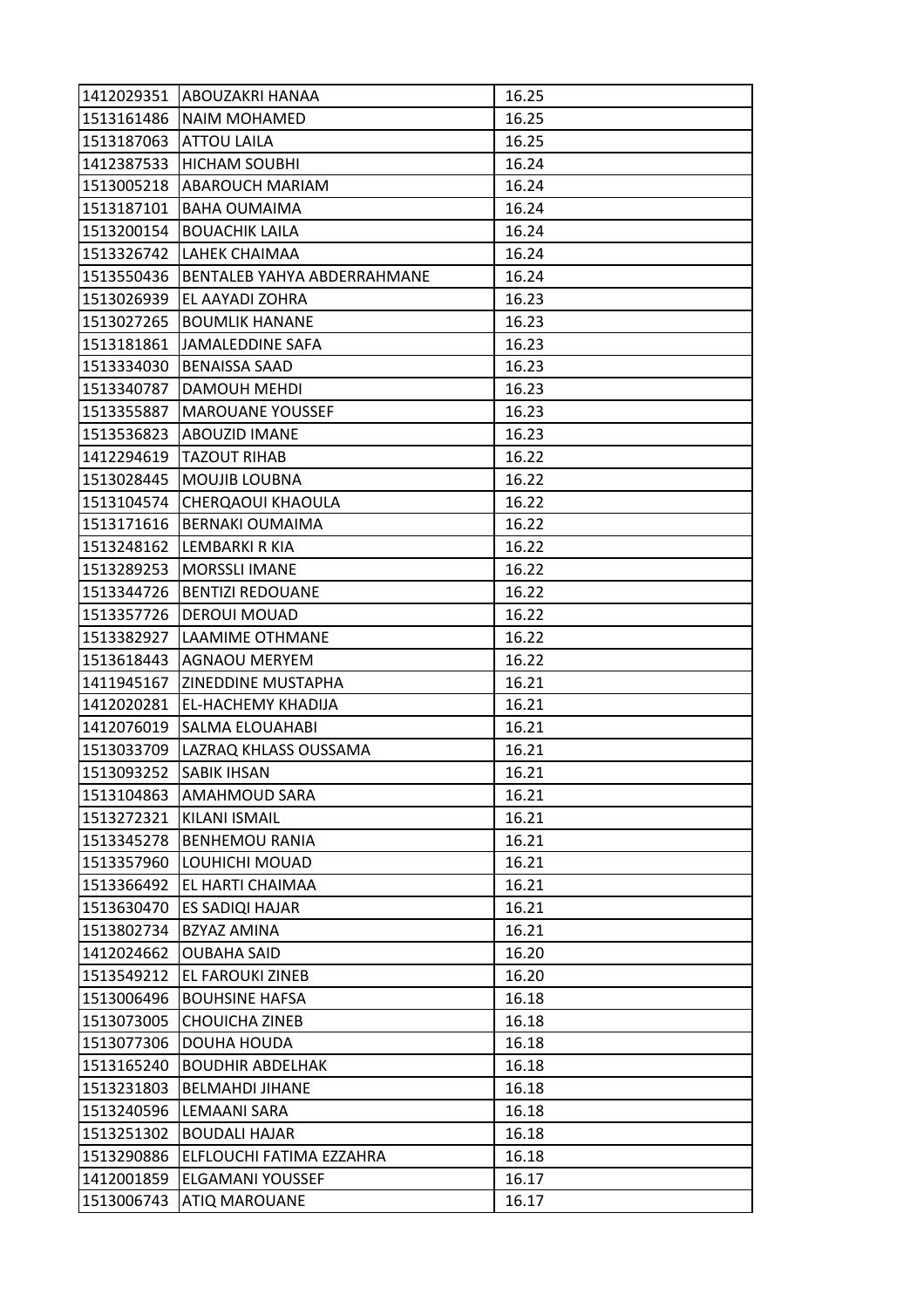| 1513072438 | <b>GASSEM ACHRAF</b>          | 16.17 |
|------------|-------------------------------|-------|
|            | 1513100131 ADDOU HAMZA        | 16.17 |
| 1513162642 | TANJI ELMAHDI                 | 16.17 |
| 1513246273 | MOHAMMED EL KHARROUBA         | 16.17 |
| 1513279292 | <b>JALIL IMANE</b>            | 16.17 |
| 1513379891 | ESSAKAT SAFAA                 | 16.17 |
| 1513683499 | M HAMDI ALAOUI MAJDA          | 16.17 |
| 1513931518 | EL ANSARI OUISSAL             | 16.17 |
| 1513005201 | <b>OUAZZI HAMZA</b>           | 16.16 |
| 1513164460 | <b>NAJIMI ADIL</b>            | 16.16 |
| 1513289919 | <b>LAHRIFI HALIMA</b>         | 16.16 |
| 1513321972 | <b>OUALIM SANA</b>            | 16.16 |
| 1513377249 | <b>AIT CHRIF MOHAMED</b>      | 16.16 |
| 1513380165 | <b>ATTOU MOHAMED</b>          | 16.16 |
| 1513548496 | <b>JAKHOUKH MOHAMED</b>       | 16.16 |
| 1412000176 | <b>REJDALI HAJAR</b>          | 16.15 |
| 1412098259 | <b>SMAOUI MAHMOUD</b>         | 16.15 |
| 1412327365 | <b>BENABBES CHADY</b>         | 16.15 |
| 1412335104 | HIMMI MOHAMMED                | 16.15 |
| 1512806640 | EL BOURAKADI HICHAM           | 16.15 |
| 1513028478 | <b>ES SALEHY KHADIJA</b>      | 16.15 |
| 1513100059 | <b>BOUKDIR MOHAMED JAD</b>    | 16.15 |
| 1513240261 | <b>ELMOURABIT KAOUTAR</b>     | 16.15 |
| 1513282429 | <b>ABOURI MARIYEM</b>         | 16.15 |
| 1513352092 | DAOUD SOUFIANE                | 16.15 |
| 1513032080 | <b>BENDALAHCEN OUMAIMA</b>    | 16.14 |
| 1513068655 | ELHILALI YOUSSEF              | 16.14 |
| 1513164257 | <b>IRRIGHEN HOUDA</b>         | 16.14 |
| 1513240726 | LAMQARI SANAA                 | 16.14 |
| 1513952283 | EL HADBI GHIZLANE             | 16.14 |
| 1412031707 | <b>BOUHAIMI ASMAA</b>         | 16.13 |
| 1414194106 | <b>KHAFIF MAROUANE</b>        | 16.13 |
| 1513017702 | RIFI KARIMA                   | 16.13 |
| 1513051350 | <b>MOUCHRIF HIND</b>          | 16.13 |
| 1513361169 | <b>CHIBOUBI AMAL</b>          | 16.13 |
| 1513379867 | ARGUI IMANE                   | 16.13 |
| 1412001183 | <b>HARRES OUMAIMA</b>         | 16.12 |
| 1513056432 | <b>MORAD ZINEB</b>            | 16.12 |
| 1513089215 | TAKI YAHYA ABDENNOUR          | 16.12 |
| 1513350998 | <b>GARIATE IBTISSAM</b>       | 16.12 |
| 1412040422 | <b>HIBATOU ALLAH BOULSANE</b> | 16.11 |
| 1513038126 | <b>OUKHEDJOU HANAN</b>        | 16.11 |
| 1513171605 | ELKHOMRI IBTISSAM             | 16.11 |
| 1513351786 | <b>MAZIL HAMZA</b>            | 16.11 |
| 1513870054 | <b>BENTAHAIKT HAMZA</b>       | 16.11 |
| 1513935155 | MHARZI ABDERRAHIM             | 16.11 |
| 1513099972 | <b>BELKYAL MALIK</b>          | 16.10 |
| 1513162657 | ROUZKI ZAKARYA                | 16.10 |
| 1513236847 |                               |       |
|            | ZIDANI KARIMA                 | 16.10 |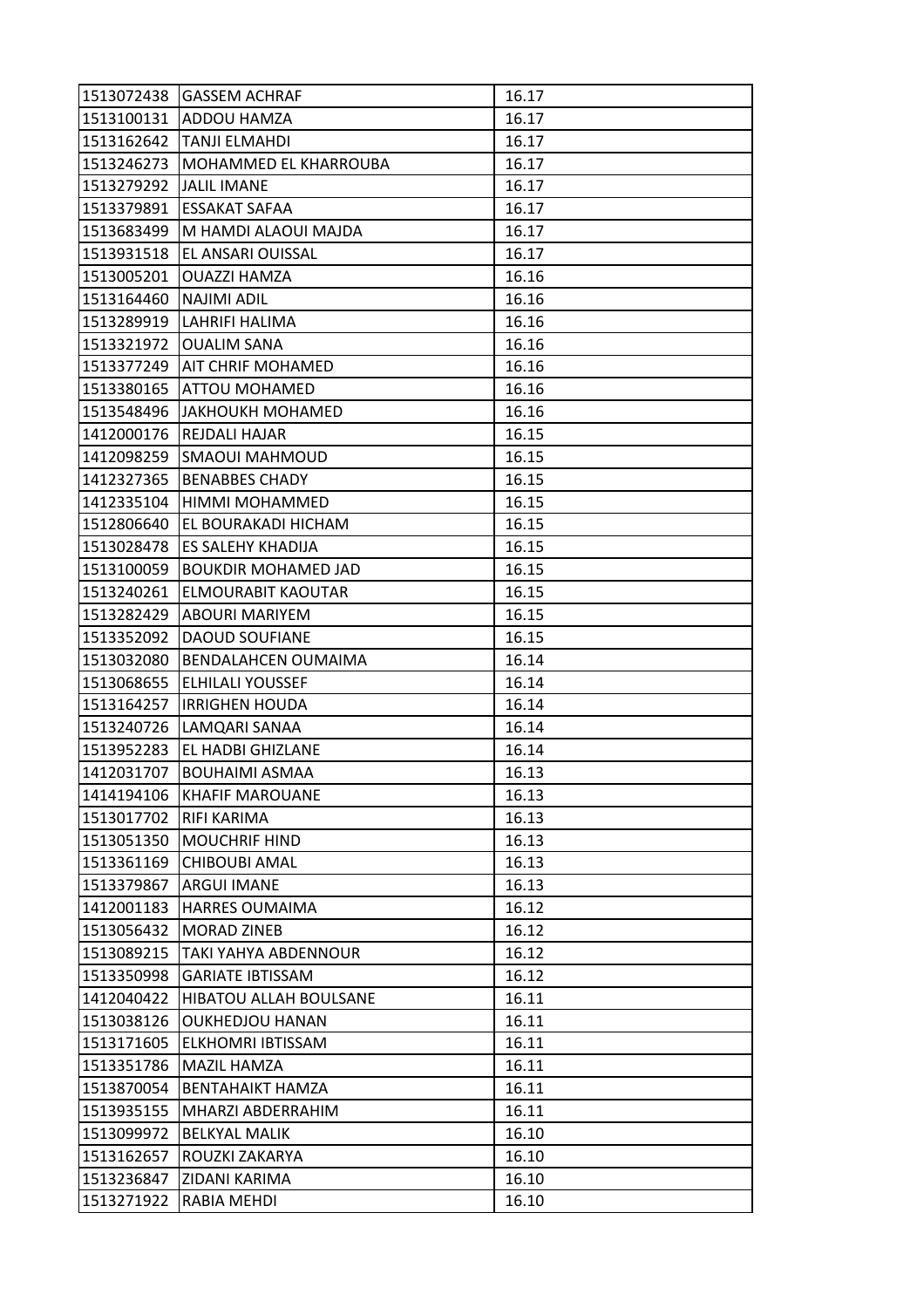| 1513332750 BILAD ASSIA |                               | 16.10 |
|------------------------|-------------------------------|-------|
| 1411008313             | <b>BOUHABRA FAYCAL</b>        | 16.09 |
| 1412321214             | <b>BADAZ FADWA</b>            | 16.09 |
| 1513109312             | AJABBOUNE RACHID              | 16.09 |
| 1513282278             | <b>BOUSLIM AYOUB</b>          | 16.09 |
| 1412029274             | NACEUREDDIN OUMAIMA           | 16.08 |
| 1512029795             | <b>KRIB MARIEM</b>            | 16.08 |
| 1513094739             | <b>IJAIRI IMANE</b>           | 16.08 |
| 1513171501             | <b>TAHIRI YASSIR</b>          | 16.08 |
| 1513173923             | FADIL FATIMA EZZAHRA          | 16.08 |
| 1513225520             | <b>HELLAL CHAIMAA</b>         | 16.08 |
| 1513279099             | <b>BADR FATIMA EZZAHRA</b>    | 16.08 |
| 1513547090             | EL BOUZIDI SALAH EDDINE       | 16.08 |
| 1513749515             | ERRAOUI OUMAYMA               | 16.08 |
| 1513003134             | <b>ARRIF MERYEM</b>           | 16.07 |
| 1513008387             | <b>FIMOUD SAFA</b>            | 16.07 |
| 1513050694             | <b>ELBID YOUSSEF</b>          | 16.07 |
| 1513243103             | ELKANOUNI MERYEM              | 16.07 |
| 1513366757             | <b>FEKKAR AHMED</b>           | 16.07 |
| 1513549548             | <b>BENNANI AHMED</b>          | 16.07 |
|                        | 1513933551 AMSELLEK SOUHA     | 16.07 |
| 1412003289             | TAFIRACHET FATIMA ZAHRA       | 16.05 |
| 1513033260             | <b>GLIL FADWA</b>             | 16.05 |
| 1513152124             | LAAZIZI CHAIMAE               | 16.05 |
| 1513245687             | ZAIZAA YOUSRA                 | 16.05 |
| 1513336270             | ELKOUDI MOHAMMED              | 16.05 |
| 1513533875             | <b>FAHL HAROUNE</b>           | 16.05 |
| 1412015305             | <b>BOULAGHMANE IBRAHIM</b>    | 16.04 |
| 1513006798             | <b>MOHATTAN NADA</b>          | 16.04 |
| 1513160353             | <b>NASSRI MOHAMED</b>         | 16.04 |
| 1513171442             | <b>HAJAR TABITE</b>           | 16.04 |
| 1513848572             | <b>KARROUA ACHRAF</b>         | 16.04 |
| 1411297874             | <b>AGHESSAL AMINE</b>         | 16.03 |
| 1513007029             | ELMOUATASIM OUMAIMA           | 16.03 |
| 1513050773             | <b>FAKER ELMOUATEZ</b>        | 16.03 |
| 1513080621             | LAHMIZA CHAIMA                | 16.03 |
| 1513360397             | EL GHANAMI EL IDRISSI OUMAIMA | 16.03 |
| 1513542441             | LACHHAB AYMANE                | 16.03 |
| 1412035171             | KOUDADI CHAYMAE               | 16.02 |
| 1412241880             | <b>OUMALEK ASMAE</b>          | 16.02 |
| 1513019710             | HAMZAOUI FATIMA EZZAHRA       | 16.02 |
| 1513029837             | <b>ALGIR NOURA</b>            | 16.02 |
| 1513066782             | ELOMRANI JAMILA               | 16.02 |
| 1513094059             | TIMAKSSAT NOUZHA              | 16.02 |
| 1513165260             | EL HAROUCHE MOUNSIF           | 16.02 |
| 1513282401             | STAILI LAILA                  | 16.02 |
| 1513283343             | HADDOUMI ELMEHDI              | 16.02 |
| 1412249338             | SIHAM AMRAOUI                 | 16.01 |
| 1513004264             | <b>LAKNIFLI YOUSRA</b>        | 16.01 |
| 1513068668             | AHJAB MARYAME                 | 16.01 |
|                        |                               |       |